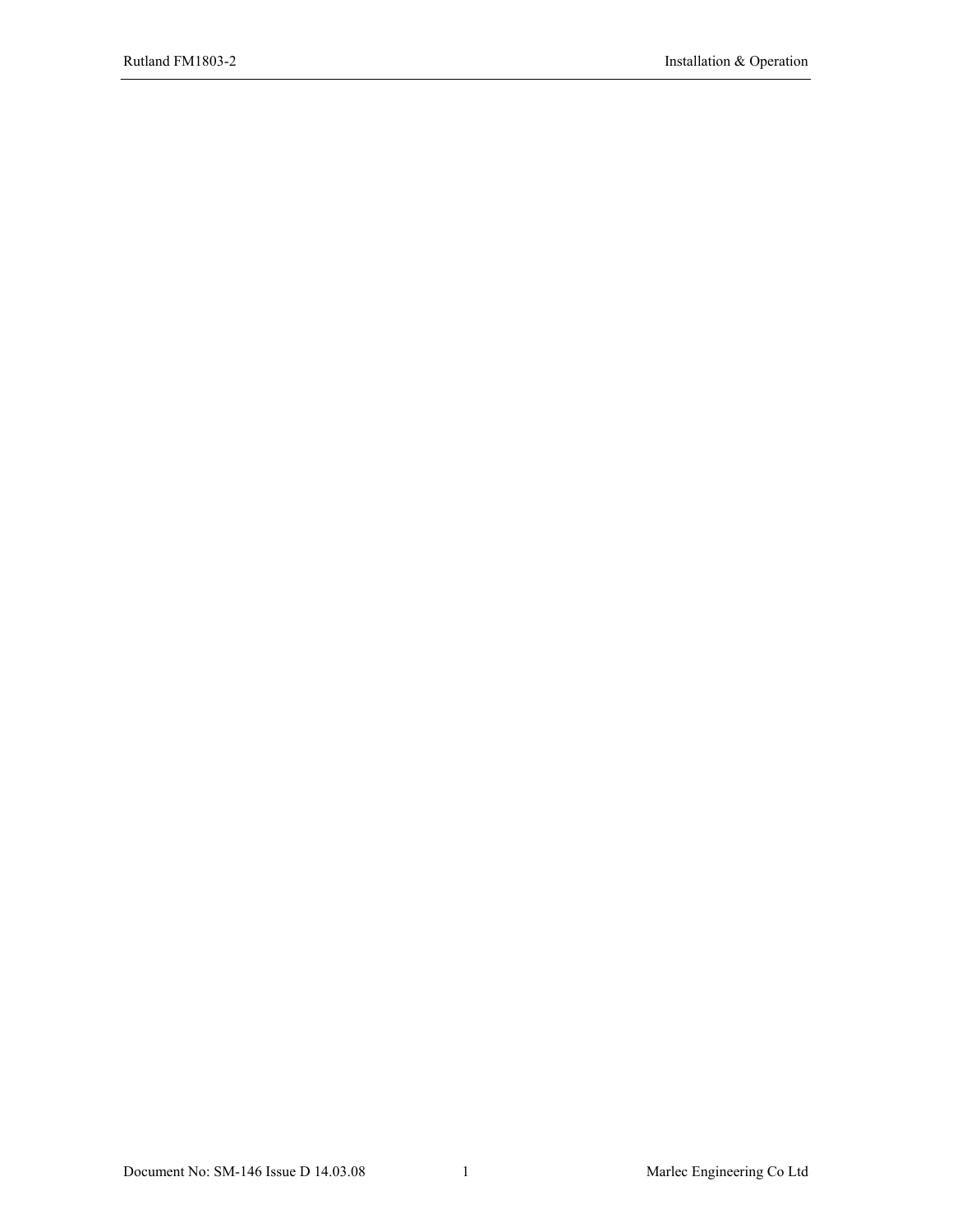#### **CONTENTS**

|  |  | Page |
|--|--|------|
|  |  |      |

|                                                                                                                     | 3              |
|---------------------------------------------------------------------------------------------------------------------|----------------|
|                                                                                                                     | $\overline{4}$ |
|                                                                                                                     | 4              |
|                                                                                                                     |                |
| SYSTEM DESCRIPTION & PRINCIPLE OF OPERATION<br><b>Aerofoil Blades</b><br>Generator<br>Tail Assembly<br>Control Unit | 6              |
|                                                                                                                     | 10             |
|                                                                                                                     |                |
|                                                                                                                     |                |
|                                                                                                                     | 18             |
|                                                                                                                     | 19             |
| FITTING GENERATOR TO THE TOWER                                                                                      | 20<br>20       |
|                                                                                                                     | 21             |
|                                                                                                                     | 22             |
|                                                                                                                     | 23             |
|                                                                                                                     | 24             |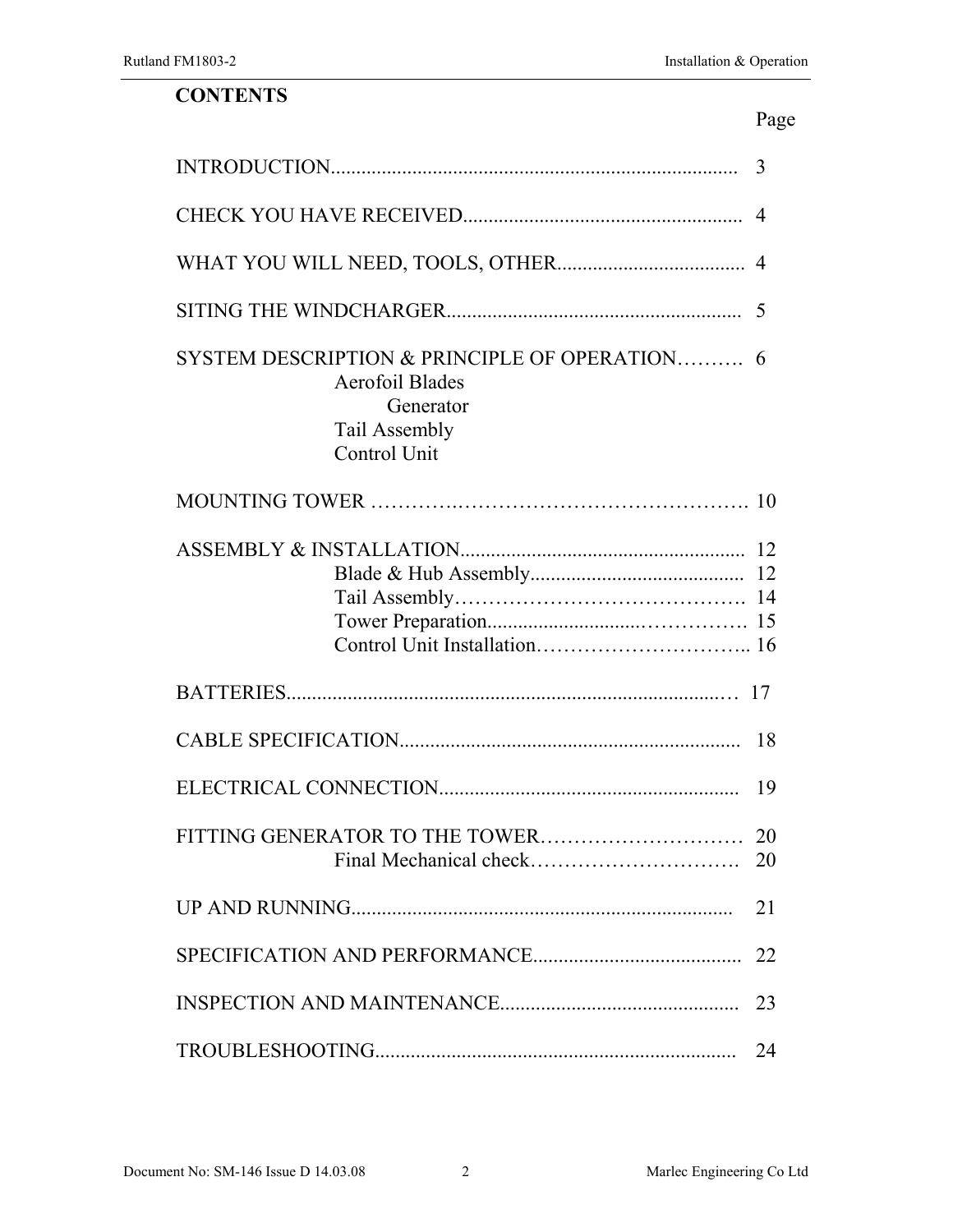#### **INTRODUCTION**

This manual contains important information concerning your Rutland FM1803 Series 2 Windcharger system and its installation and operational characteristics. It is strongly recommended that you read this manual and familiarise yourself with its contents before installing and operating the Windcharger system.

The Rutland FM1803 Series 2 Windcharger is designed to provide a direct current (DC) power supply via a battery bank for low voltage equipment, lighting, inverters etc. in domestic and professional applications.

#### **WARNING!**

*.* 

- *When turning, the Windcharger is capable of generating voltages in excess of the nominal voltage Caution must be exercised at all times to avoid electric shock.*
- *Never disconnect the batteries from the controller when the turbine is running.*
- *The wind generator must never be operated on open circuit, (ie without control unit connected, since hazardous voltages can be generated.*
- *No attempt to work on the system should be made until the wind generator is restrained from turning.*
- *The Windcharger is fitted with ceramic magnets which can be damaged by heavy handling. The main generator assembly should be treated with care during transit and assembly.*
- *It is essential to observe the correct polarity when connecting the Windcharger and all other components into an electrical circuit. Reverse connection will damage the Windcharger system and invalidate the warranty.*
- *Do not adjust the settings on the control unit without reference to the manufacturer.*
- *If in doubt, refer to your dealer, a competent electrical engineer or the manufacturer.*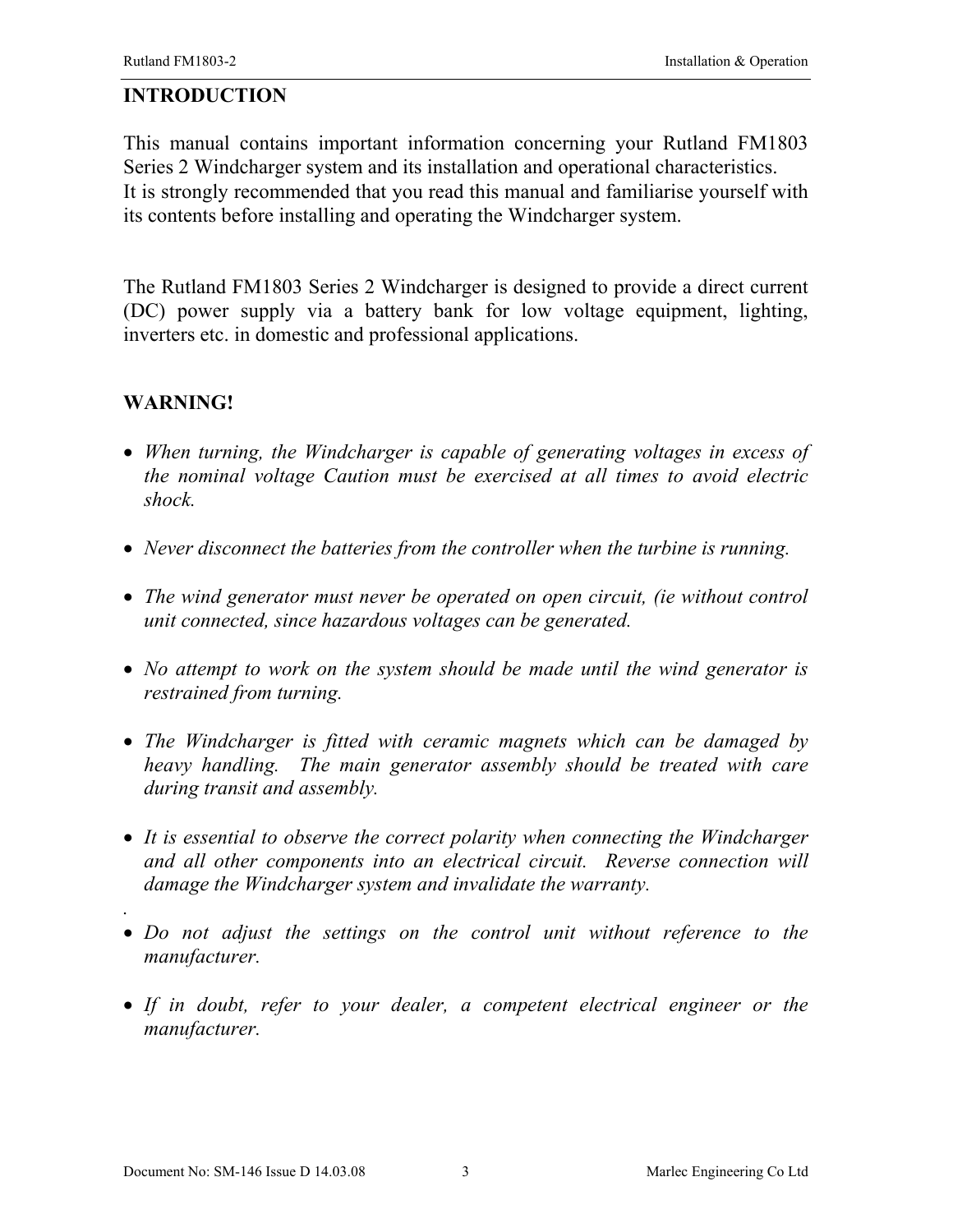# **CHECK YOU HAVE RECEIVED**

- Three (3) Aerofoil Blades and 9 nuts and bolts
- Main Generator Assembly
- Tail Fin assembly and Fixings
- Spinner and fixing screws
- Control Unit *Check that the voltage indicated on the connection label and the side of the housing corresponds with your battery voltage.*
- 3 Way Connector Block

In the event of loss or damage, consult your dealer or the manufacturer.

#### **WHAT YOU WILL NEED**

#### **Tools**

- Suitable wire stripper
- Small terminal screwdriver
- Phillips (cross-head) screwdriver
- 2 x 13mm spanners or sockets
- 10mm spanner or socket
- 8mm Allen key
- 6mm Allen key
- 4mm Allen key
- Flat blade screwdriver

# **Other Items You Will Need**

- Mounting tower
- Winch or other suitable lifting/pulling equipment
- Cable
- Batteries
- Battery terminals
- Connector blocks (as determined by your total system)
- Suitable fixings for wall mounting control unit.

Please complete the system details in the maintenance schedule (appendix A). This information is important  $\&$  should be kept safe  $\&$  available if contacting the manufacturer for advice or technical information.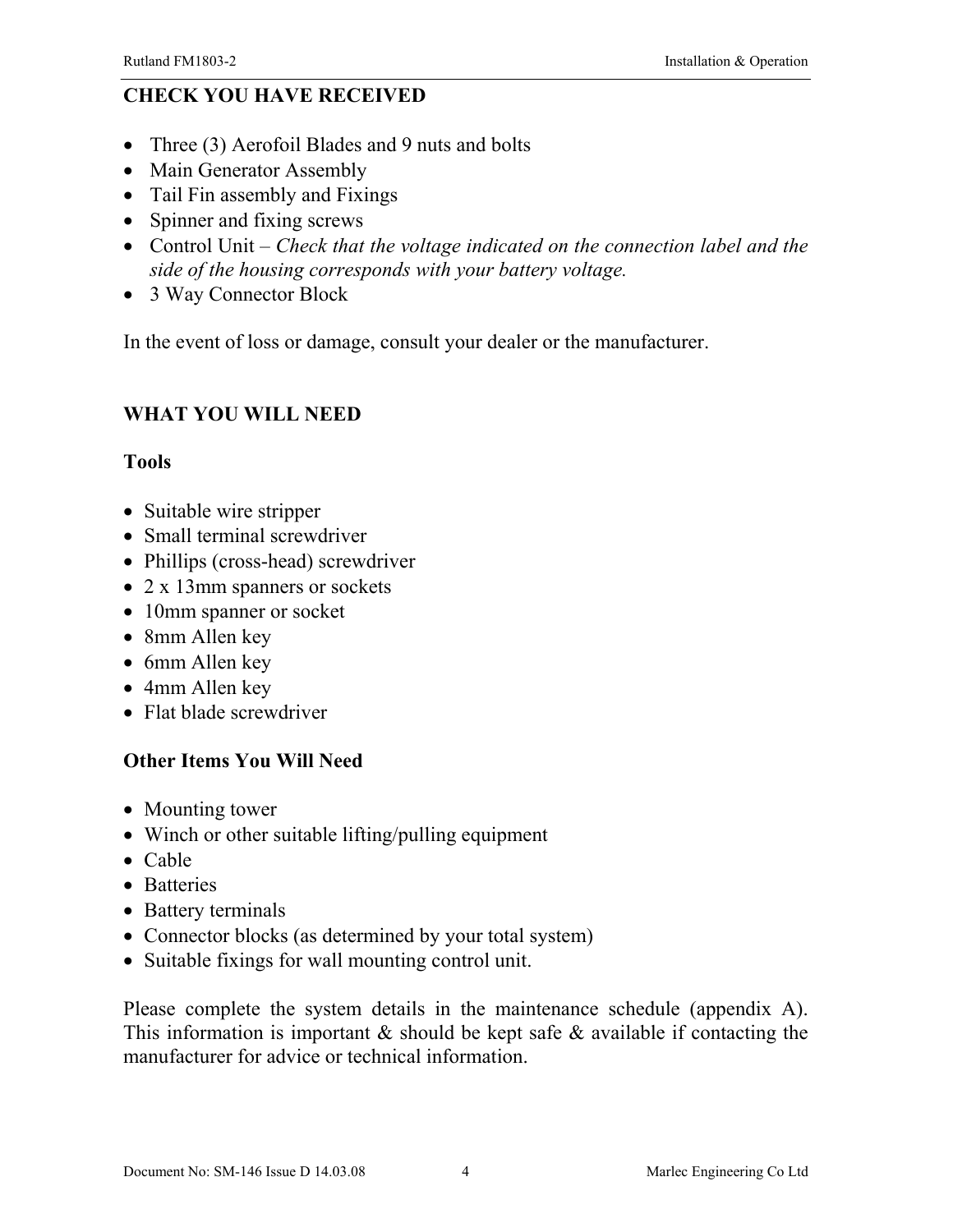#### **SITING THE WINDCHARGER**

The location and height of the mounting pole or tower for your wind turbine will be the major factor in the overall performance of your system.

The smooth flow of wind over land and water is often interrupted by a multitude of obstructions causing wind sheer and turbulence.

**Wind sheer** describes the interference between the fast moving upper air and the slow moving air close to the ground and the resulting decrease in average wind speed as one gets closer to the ground.

**Turbulence** is caused by the wind passing over obstructions such as trees and buildings. Both wind sheer and turbulence diminish with height and can be overcome simply by putting the machine sufficiently high above them.

It is therefore essential that the wind generator should be located in an area as free as possible from disturbed wind flow. Bear in mind that downwind obstructions can be as detrimental to performance as upwind obstructions (Fig.1).

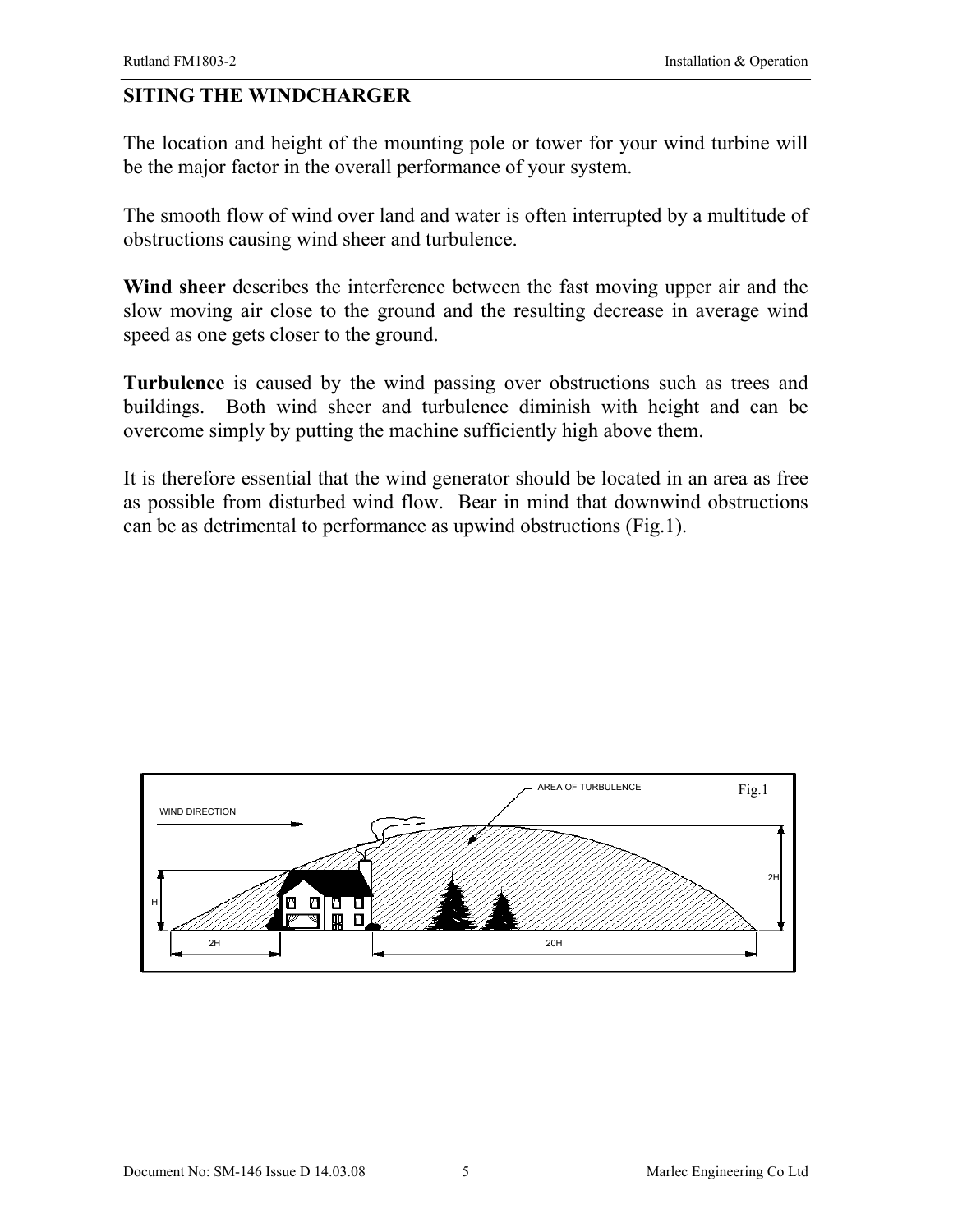#### **SYSTEM DESCRIPTION & PRINCIPLE OF OPERATION**

#### **Aerofoil Blades & Rotor**

The 1803 rotor consists of 3 aerofoil blades rigidly fixed to a hub. The blades are at an optimum fixed pitch for variable speed operation over a wide wind speed range.

#### **Generator**

The rotor is rigidly attached to the generator shaft providing direct drive to the 3 phase brushless permanent magnet ac generator, producing variable frequency ac at approx 120v L-L under normal conditions. **Note: the generator must not be allowed to run open circuit since high voltages can be generated.**

#### **Yaw system**

The complete wind generator assembly is mounted on yaw bearings allowing free rotation on it's vertical axis to enable it to respond to changes in wind direction. The yaw assembly also includes a slipring  $\&$  brush system to transmit the generated current to the fixed transmission cable while allowing free 360° yaw rotation.

#### **Tail assembly**

The inclined tail fin is hinged to the rigid tail boom on durable sleeve bearings.

The tail is designed to direct the turbine into the main direction of wind at wind speeds up to approx 35mph, above this the automatic 'furling' mechanism will turn the generator at an angle to the wind to protect the generator, turbine  $\&$  supporting structure from severe winds. During furling the output power will be reduced. When the high wind subsides, the tail assembly will automatically return the turbine to normal operation. In turbulent conditions the system may be seen to repeat this cycle many times.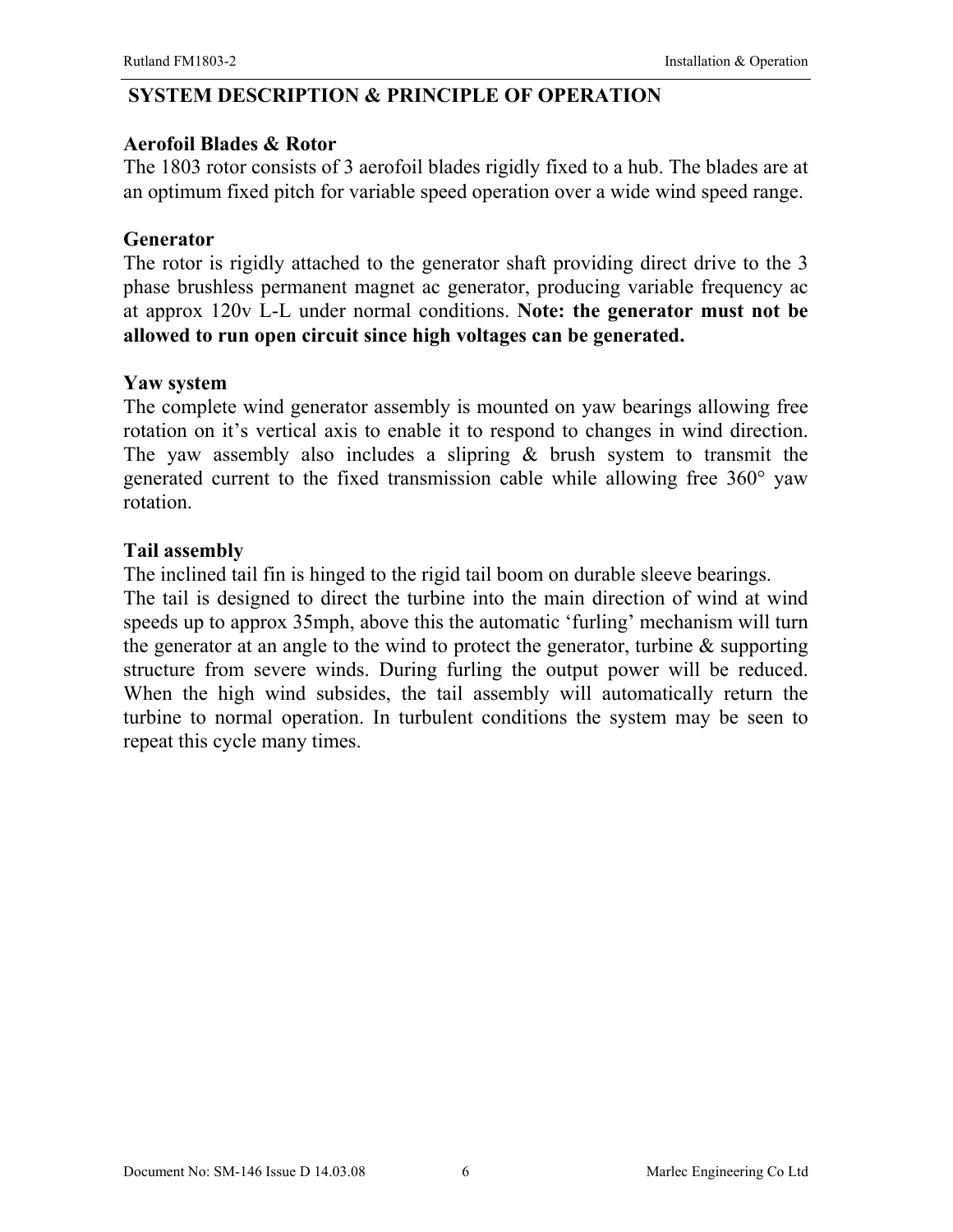#### **Control Unit**

The 1803 MPC1 control unit controls the operation of the FM1803-2 wind generator & protects the battery bank from overcharge.

The 3 phase transformer & full wave bridge rectifier convert the raw generated 3 phase ac to dc at a level corresponding to the battery voltage.

The microcontroller based electronic controller monitors the battery voltage, charge current & temperature. At pre-set levels, the controller will switch the generator between Low and High wind modes to ensure optimum performance.

When the battery voltage reaches a level indicating fully charged, the controller switches the generator to 'stalled' mode causing the generator RPM to reduce to a slow idle, preventing further power being generated into the battery bank. When the battery voltage falls to a lower pre-set limit, the control unit will automatically switch back to 'charge' mode. *Unless otherwise specified at the time of order, the*  limits will be set for lead acid batteries (upper limit 2.4v/cell & lower limit *2.08v/cell @ 25°C). If other types of battery are to be used or other settings are required, contact the manufacturer for advice.*

When in 'stalled' mode, the system can be manually re-set to 'charge' mode by pressing the reset button on the front panel.

Temperature compensation ensures that the battery voltage switching points are automatically adjusted for ambient temperature to maintain optimum battery performance.

A digital LCD display shows battery voltage, charge current, generated power, operating mode & warnings. Coloured LEDs also indicate operating status & warnings.

The on/off switch on the front panel allows the control unit to be switched off which will select 'stalled' mode for installation / servicing, stalling the turbine to a slow idle & preventing power being produced. In this mode the LCD display will be blank.

If a battery is not connected, the control unit will default to stall mode.

| <b>Mode</b>             | Low/High LED | Charge/Stall LED   LCD Display |                        |
|-------------------------|--------------|--------------------------------|------------------------|
| Charge Low Wind   Green |              | Green                          | Charge Low Wind        |
| Charge High Wind   Red  |              | Green                          | Charge High Wind       |
| Stalled                 | Red          | Red                            | <b>Turbine Stalled</b> |

There are 3 continuous operating modes: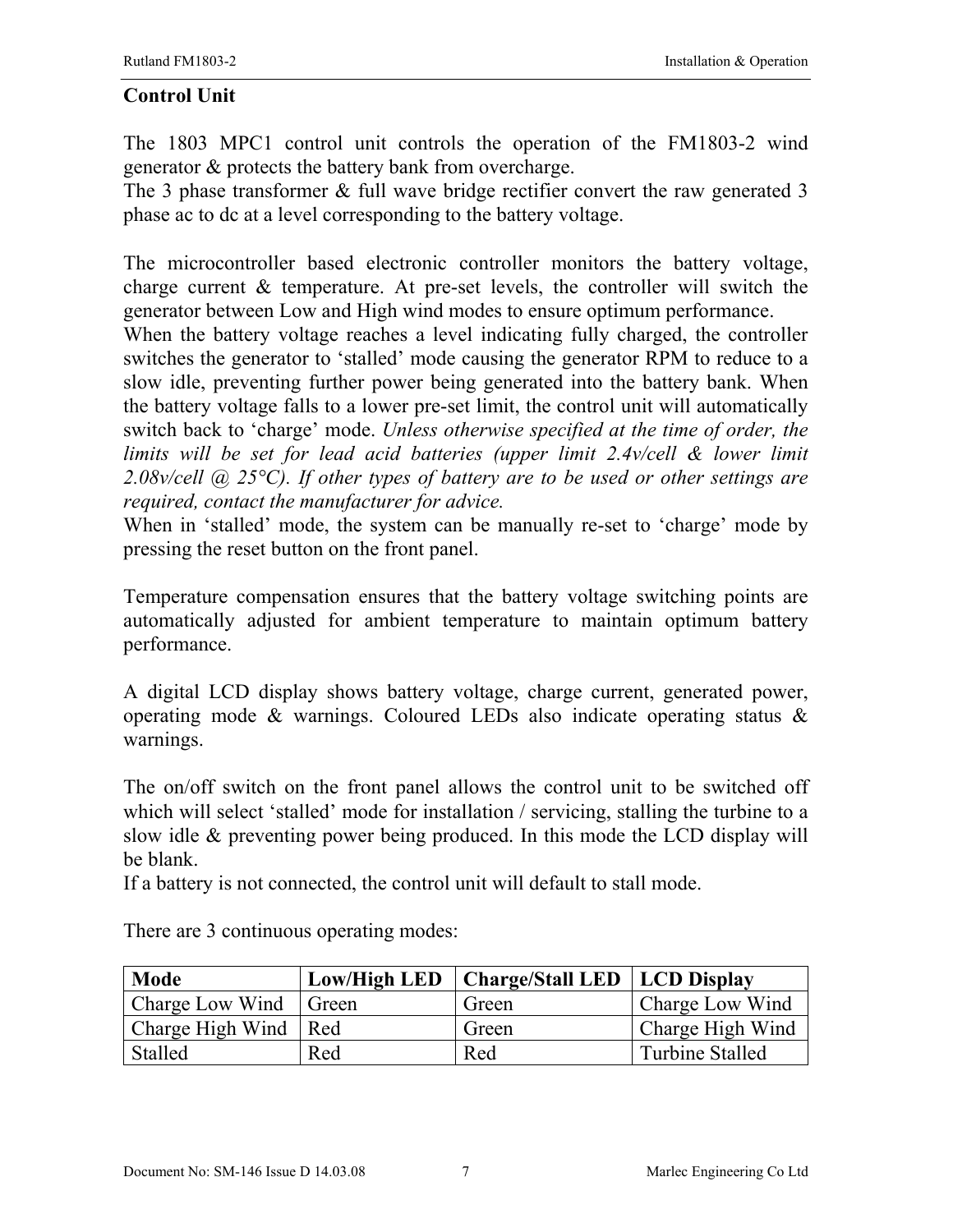#### **Transitional modes indicated by LEDs:**

**Charge/Stall LED Flashing Green/Amber** – Currently in charge mode, the battery voltage has reached the fully charged level  $\&$  a time delay period has started prior to entering stall mode, the voltage must remain at this level for the whole of the time period before a mode change will take place. If the voltage falls again while in this phase, the LED will stop flashing  $\&$  the controller will stay in charge mode. This is to prevent unnecessary change of mode during transient voltage changes.

**Charge/Stall LED Red/ pulsing off once per second** – The Controller has switched to stall mode  $\&$  a time delay period has started to allow the turbine to stabilize in the new operating mode before re-checking the battery voltage.

**Charge/Stall LED Flashing Red/Amber** – Currently in stalled mode, the battery voltage has reached the lower voltage limit & a time delay period has started prior to entering charge mode, the voltage must remain at this level for the whole of the time period before a mode change will take place. If the voltage rises again while in this phase, the LED will stop flashing  $\&$  the controller will stay in stall mode. This is to prevent unnecessary change of mode during transient voltage changes.

**Charge/Stall LED Green/ pulsing off once per second** – The Controller has switched to charge mode  $\&$  a time delay period has started to allow the turbine to stabilize in the new operating mode before re-checking the battery voltage.

**Low/High Wind LED Flashing Green/Amber** – Currently in Low wind mode, the charge current has reached the upper limit for low wind mode  $\&$  a time delay period has started prior to entering High wind mode, the current must remain at this level for the whole of the time period before a mode change will take place. If the current falls again while in this phase, the LED will stop flashing  $\&$  the controller will stay in Low wind mode. This is to prevent unnecessary change of mode during transient current changes.

**Low/High Wind LED Red/ pulsing off once per second** – The Controller has switched to High wind mode  $\&$  has started a time delay period to allow the turbine to stabilize in the new operating mode before re-checking the charge current.

**Low/High Wind LED Flashing Red/Amber** – Currently in High wind mode, the charge current has reached the lower limit for high wind mode  $\&$  a time delay period has started prior to entering Low wind mode, the current must remain at this level for the whole of the time period before a mode change will take place. If the current increases again while in this phase, the LED will stop flashing  $\&$  the controller will stay in High wind mode. This is to prevent unnecessary change of mode during transient current changes.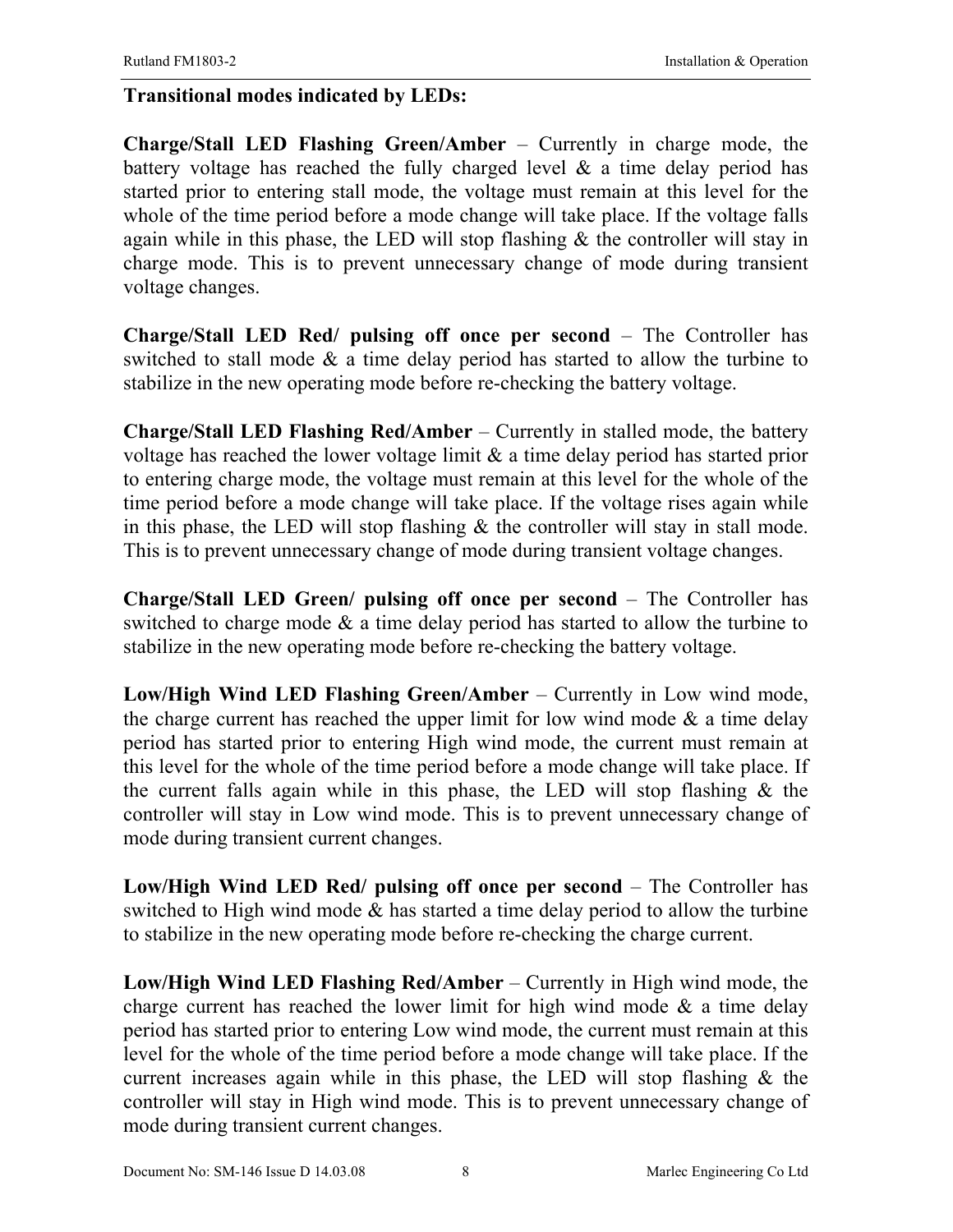**Low/High Wind LED Green/ pulsing off once per second** – The Controller has switched to Low wind mode & has started a time delay period to allow the turbine to stabilize in the new operating mode before re-checking the charge current.

Note: High/Low wind mode switching is inactive when the controller is in Stall mode. In Stall mode, high wind mode will also be selected to prevent high transient currents if the controller switches back to charge mode during high winds.

| <b>Warnings</b>   |                     |                                |                  |
|-------------------|---------------------|--------------------------------|------------------|
| Mode              | Low/High LED        | Charge/Stall LED   LCD Display |                  |
| Low Battery Volts | <b>Flashing Red</b> | Flashing Red                   | Warning: Low Bat |
| Over Temperature  | Flashing Red        | Flashing Red                   | Over Temperature |

**Both Leds flashing alternately Red & LCD display 'Warning: Low Bat'** – Battery voltage is below the minimum recommended level  $\&$  is therefore seriously discharged, any loads should be removed & the batteries recharged as soon as possible to avoid permanent damage to the battery.

**Both Leds flashing alternately Red & LCD display 'Over Temperature'** – The internal components of the control unit have reached a higher than normal temperature. The turbine will be stalled and the cooling fan will run until the temperature has reduced to normal levels when the turbine will resume normal operation. If this occurs, check that the controller housing vents are not obstructed.

The control unit has a built in cooling fan which will only operate when the internal temperature of the control unit exceeds a pre-set level. This will only normally operate during periods of high generated power levels.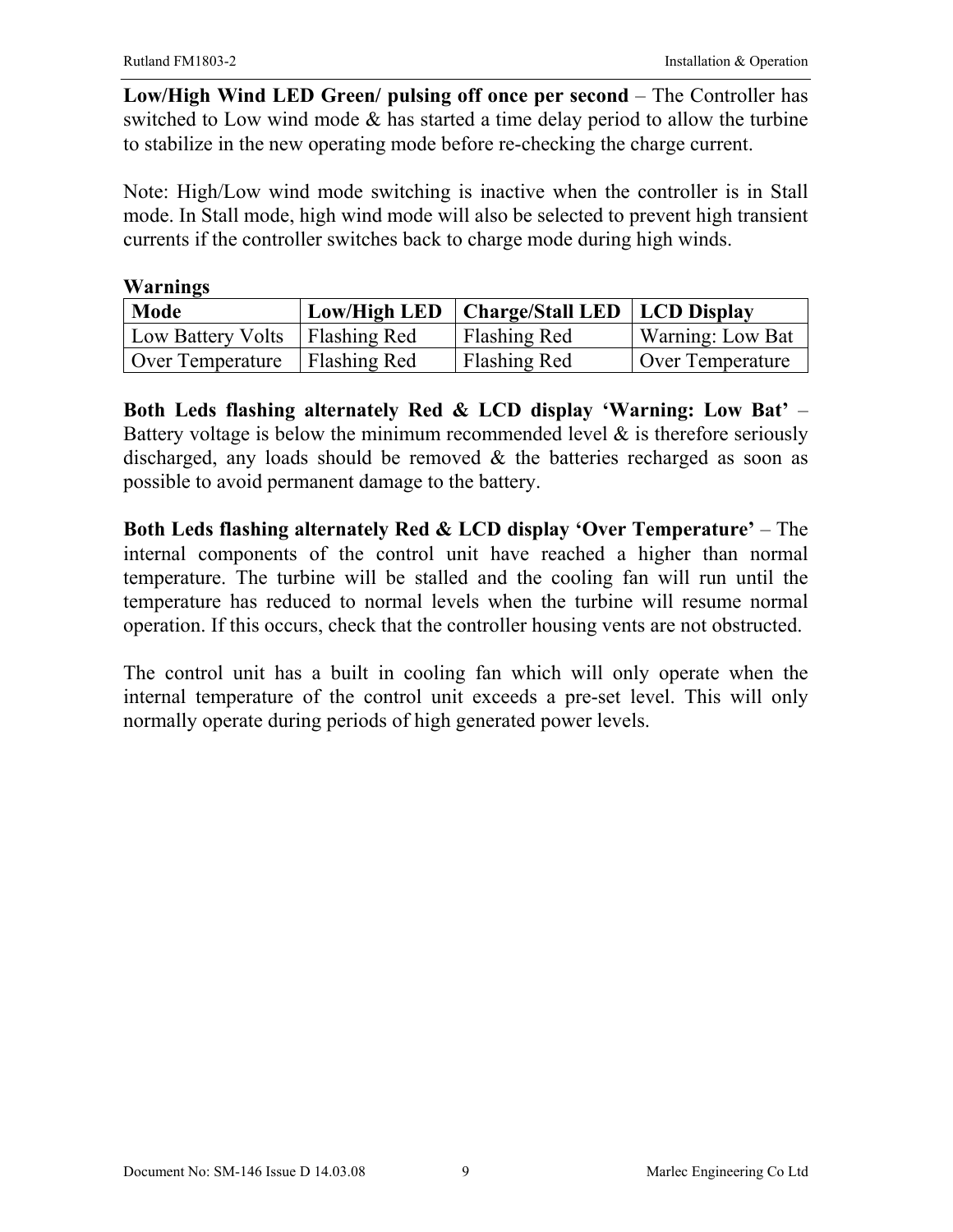#### **MOUNTING TOWER**

The Rutland 1803-2 is designed to fit inside a round tube with an internal diameter of 81mm.

A suitable mounting pole can be erected using 80mm (3") galvanised (medium) tube to BS1387 a minimum height of 6.5m, 10m or greater is recommended. The tube must be supported by a minimum of 2 sets of four guy lines.

The attachment points for the guy lines to the tower should be securely fixed to the tower.

- All items should be galvanised or stainless steel for protection against corrosion.
- Where guy lines are looped, the loop must incorporate a thimble and be fitted with a minimum of three rope grips.
- All ground fixings must be made suitable according to the ground conditions.

Pivot type towers are recommended as these allow for easier installation and lowering for access to the wind generator for maintenance. A form of pivoting tower is suggested in Fig 2. Non-guyed pivoting towers are available, for further tower details contact the dealer or manufacturer.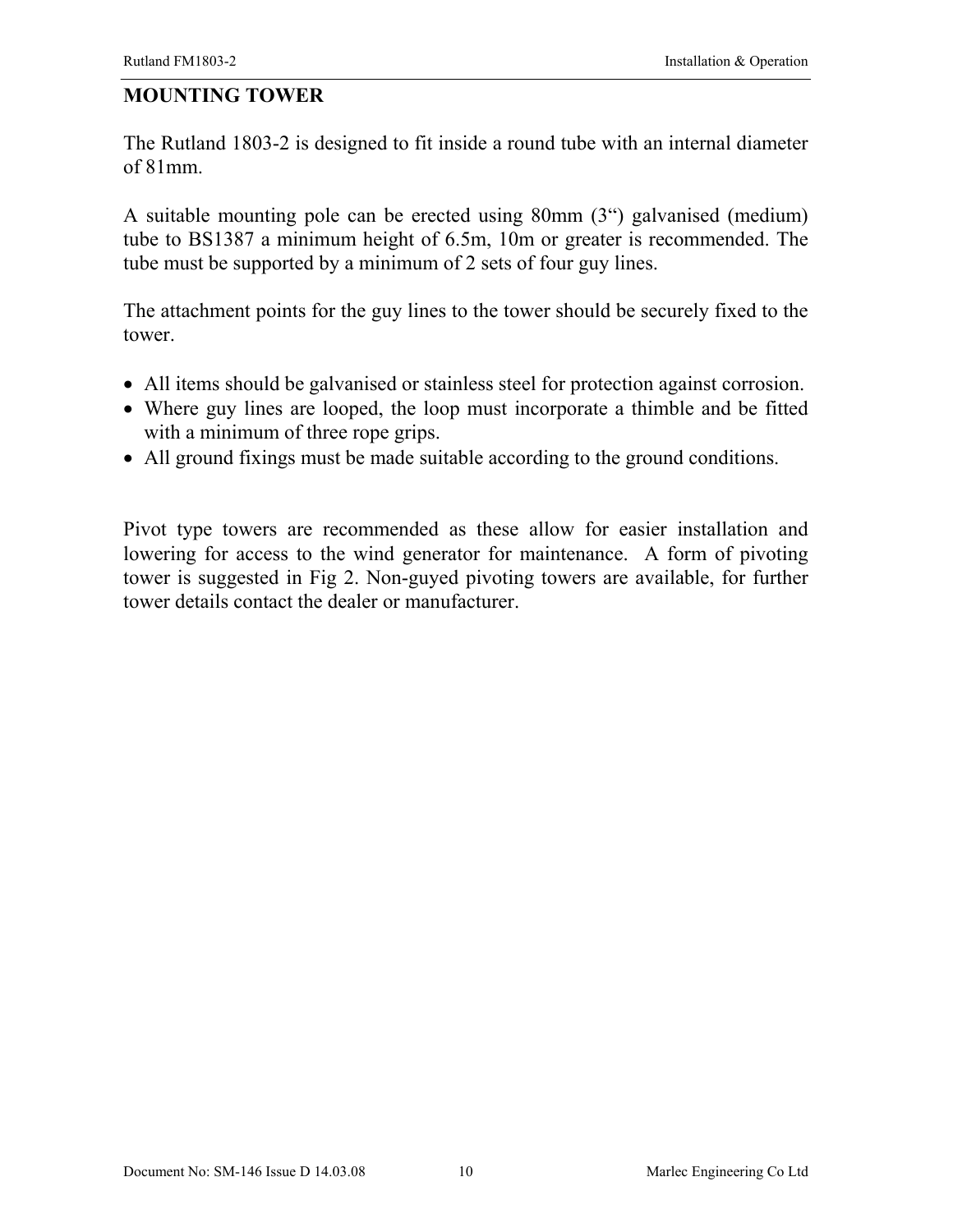

Fig 2. Typical Tower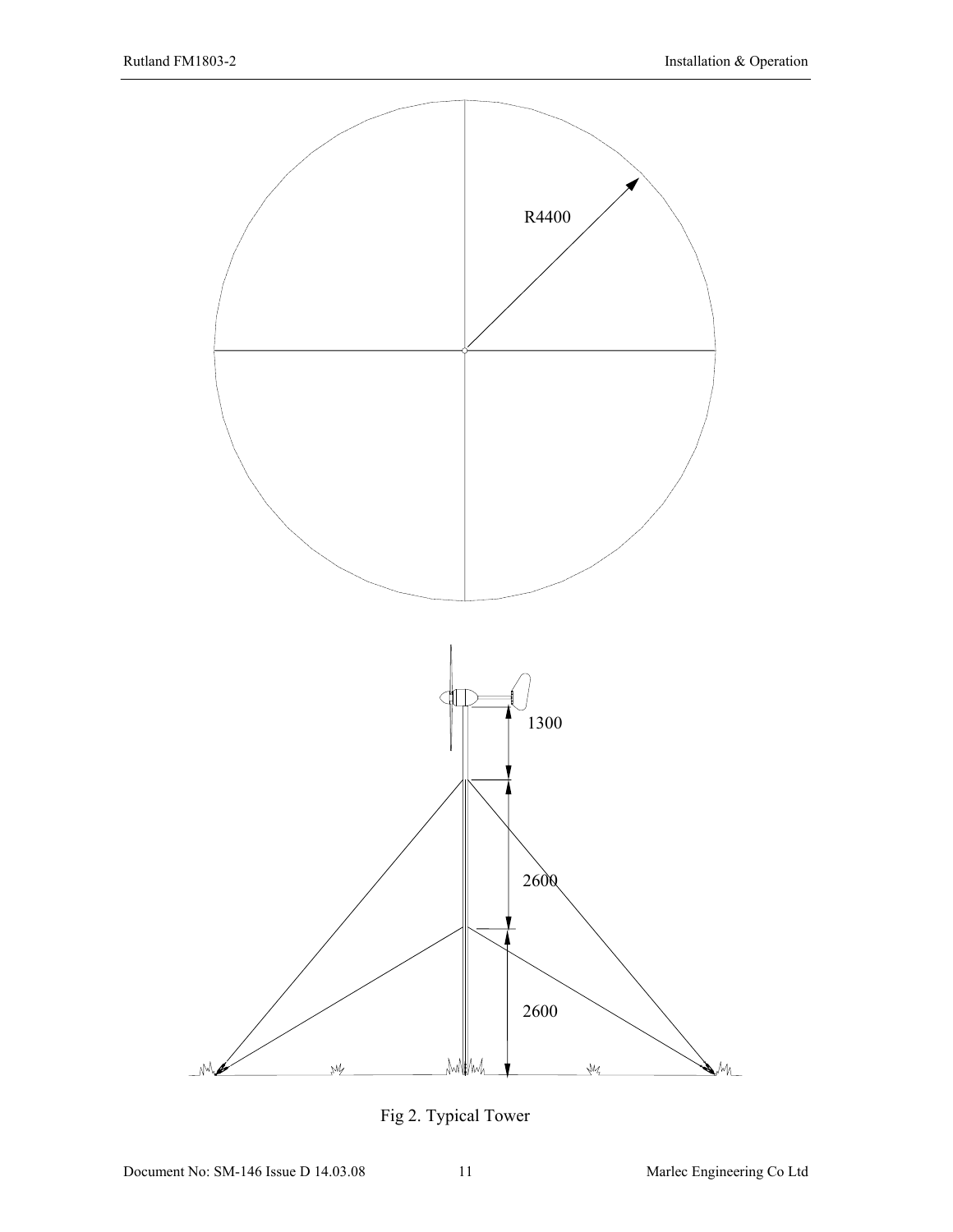#### **ASSEMBLY AND INSTALLATION OF THE WINDCHARGER**

#### **Blade & Hub Assembly**

**The blade hub rear assy complete with blade bolts is pre-fitted to the generator shaft, this must not be removed to fit the turbine blades.** 



Fig 3. Blade Hub Assembly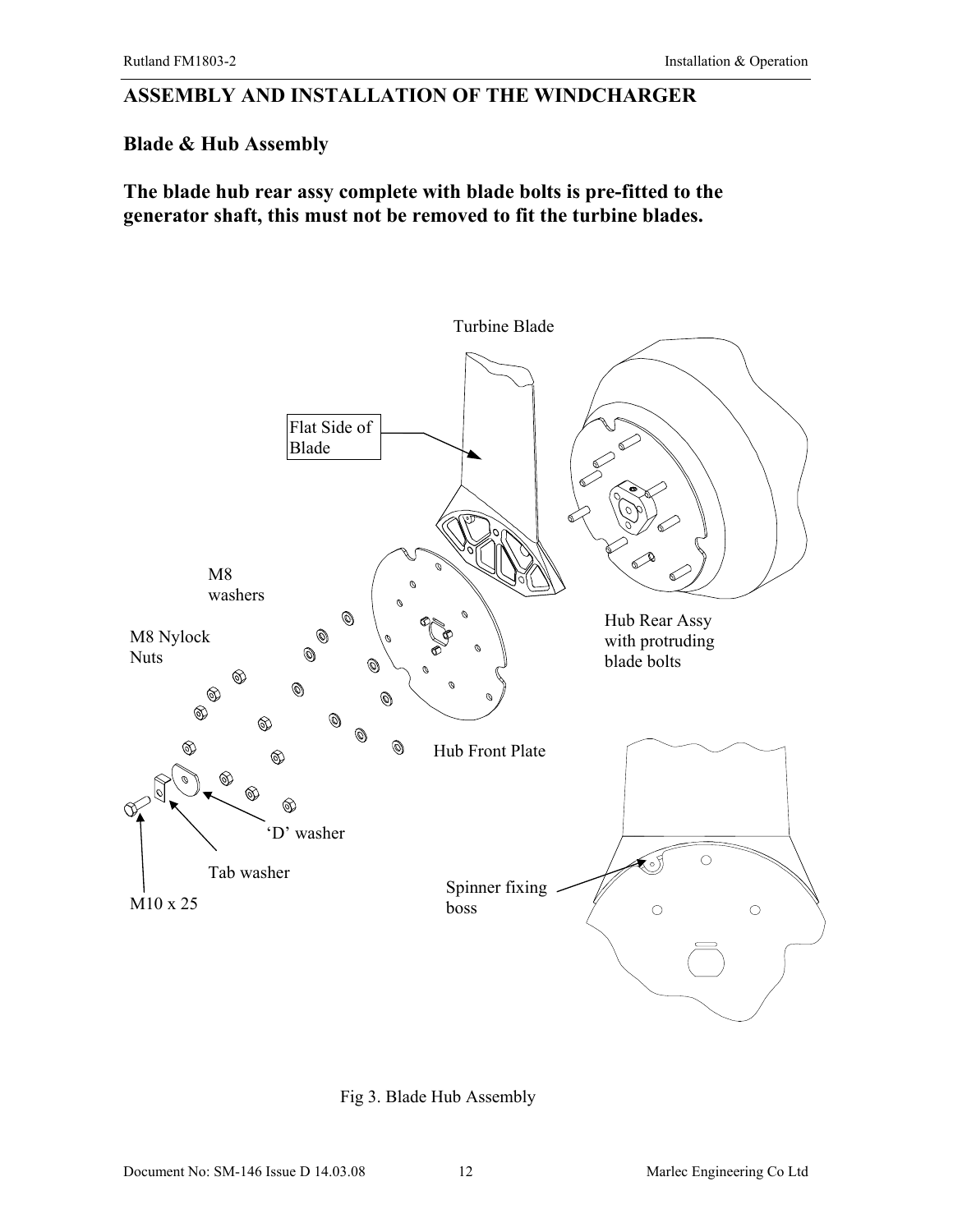#### **Blade & Hub Assembly continued**

Fit the 3 turbine blades to the protruding blade bolts, ensuring the flat surface of the blades faces the front plate.

Fit the front hub plate to the shaft with the pre-fitted pins protruding outwards. Ensure alignment with the flats on the shaft, the pins with the holes in the hub boss, and the cutouts with the spinner fixing holes in the blades.

Fit the nuts & washers to the blade bolts & tighten using  $2 \times 13$ mm spanners. If necessary use a flat blade screwdriver from the back of the hub assembly to push the bolts through.

Using a suitable hammer, drive the 3 protruding pins into the corresponding holes in the front plate  $\&$  boss assy, until the pins are flush with the front plate.

Fit the centre screw, 'D' washer  $\&$  tab washer to the assembly  $\&$  tighten the screw securely to push the assembly back against the shoulder on the shaft. Ensure there is no gap between the rear hub plate  $\&$  shaft shoulder.

Using a hammer & suitable drift, bend the edges of the tab washer against the flats on the centre screw to prevent loosening. Check tightness of all screws. (Do not over-tighten).

Fit the plastic spinner in position on the front of the generator hub and secure in place with the 3 No10 x 9.5 screws provided.

*Alternatively the turbine and spinner can be fitted after mounting the generator assembly to the tower*.



Fig 4. Turbine Assembly Fixing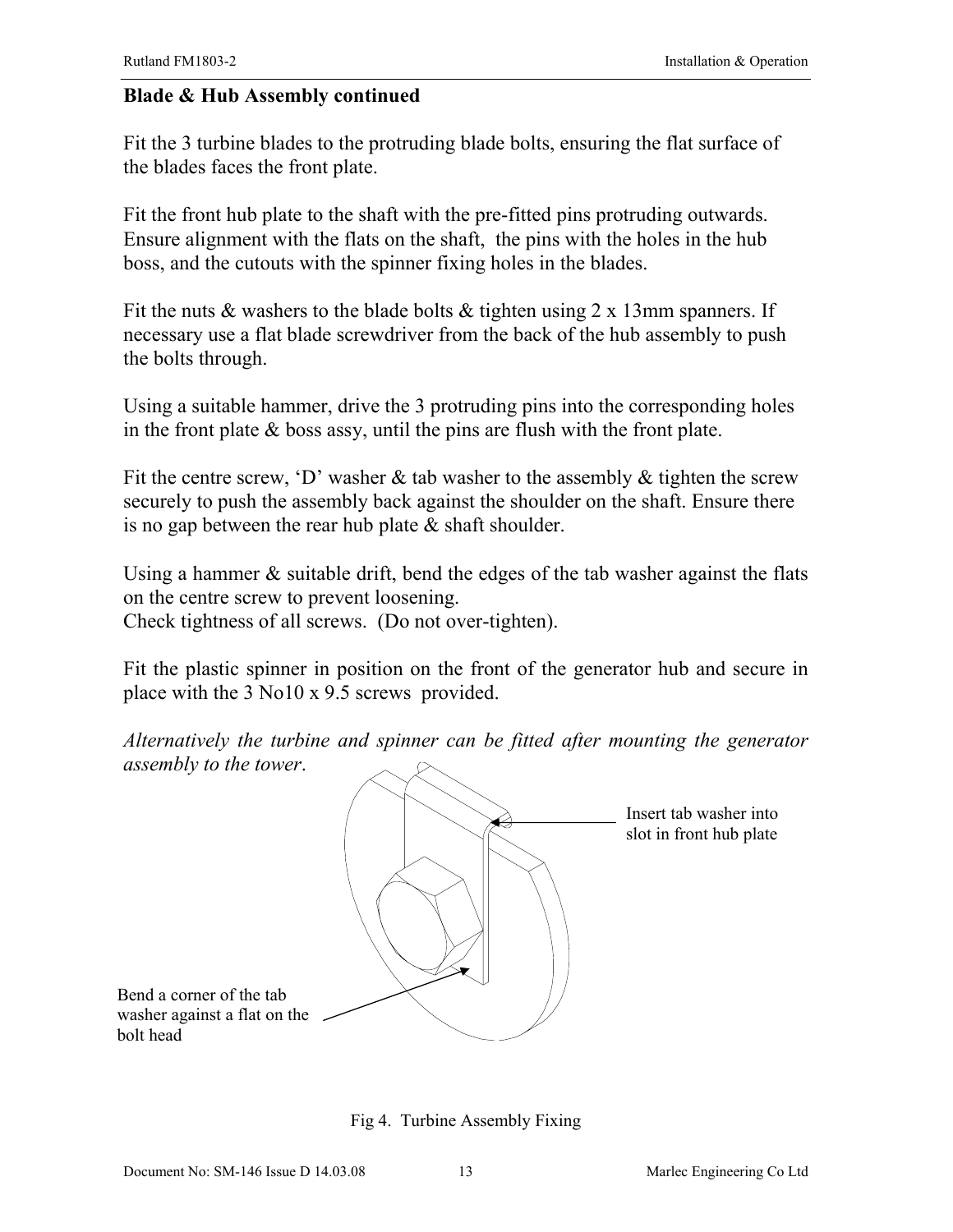#### **Tail Assembly**

Insert the tail assembly into the end of the tail boom, aligning the threaded holes in the tail mounting with the clearance holes in the tail boom. Insert the two M10 x 16 Button Cap Screws & Shakeproof washers & tighten to a torque of 20Nm. When fitted, the tail fin will be inclined 15° to the vertical.

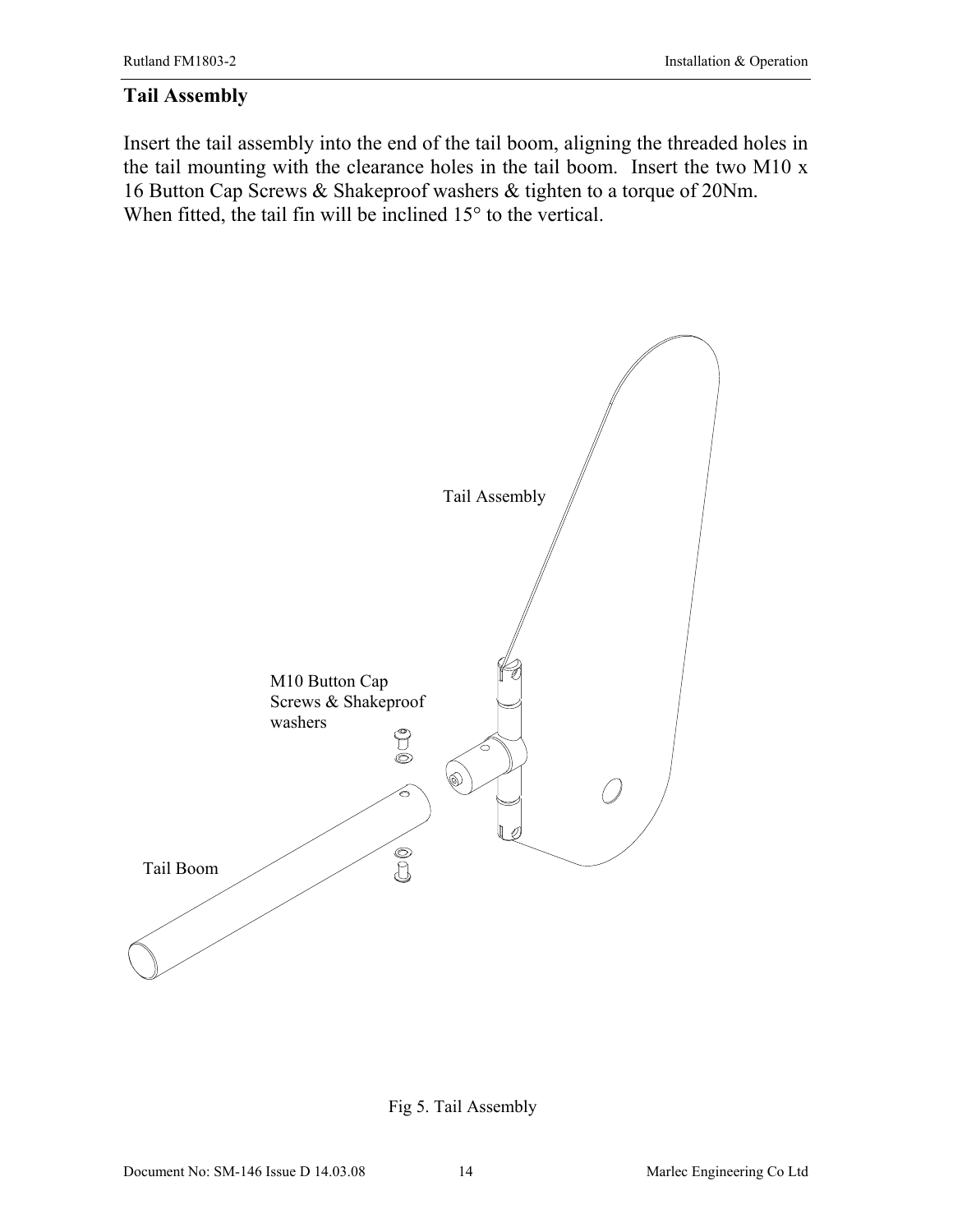#### **Tower Preparation**

- The post adaptor fitted to the 1803-2 is designed to fit inside a standard 81mm (3") internal diameter tube. The adaptor is provided with a flat on one side to clear the weld seam on seamed pipe.
- Mark and centre-punch four positions diametrically opposite, at 45<sup>°</sup> to the pipe seam if necessary, 20mm from the top of the tube.
- Drill four holes 12.5mm in diameter on centre-punch positions & remove burrs.



Fig 6. Tower Preparation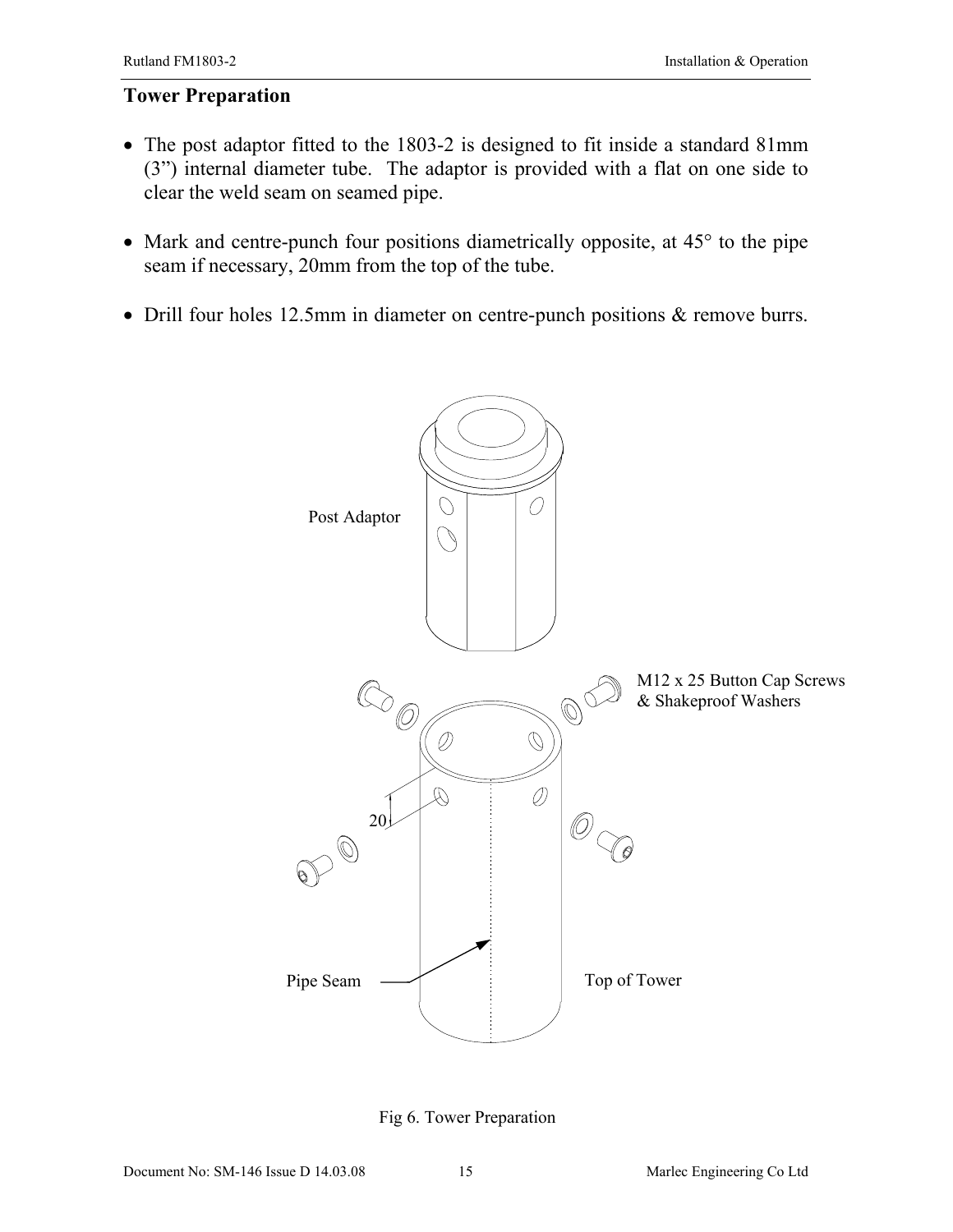#### **Control Unit Installation**

The Control unit should be installed as close as possible to the batteries to minimise the length of the main battery leads, at the same time the unit should be protected from battery fumes from vented batteries.

Ensure adequate ventilation is provided to allow efficient heat dissipation via the control unit vents. These vents must not be covered or obstructed. The unit is not weatherproof & therefore must be suitably protected.

Mount the unit securely to a wall or other vertical surface, using the mounting holes provided (hole centres are 270mm W x 200mm H), in a suitable location allowing for cable entries in the base of the unit. The cable entries are fitted with blanking grommets which need to be pierced or can be removed for attachment of 20mm conduit fittings if required.



Fig 7. Control Unit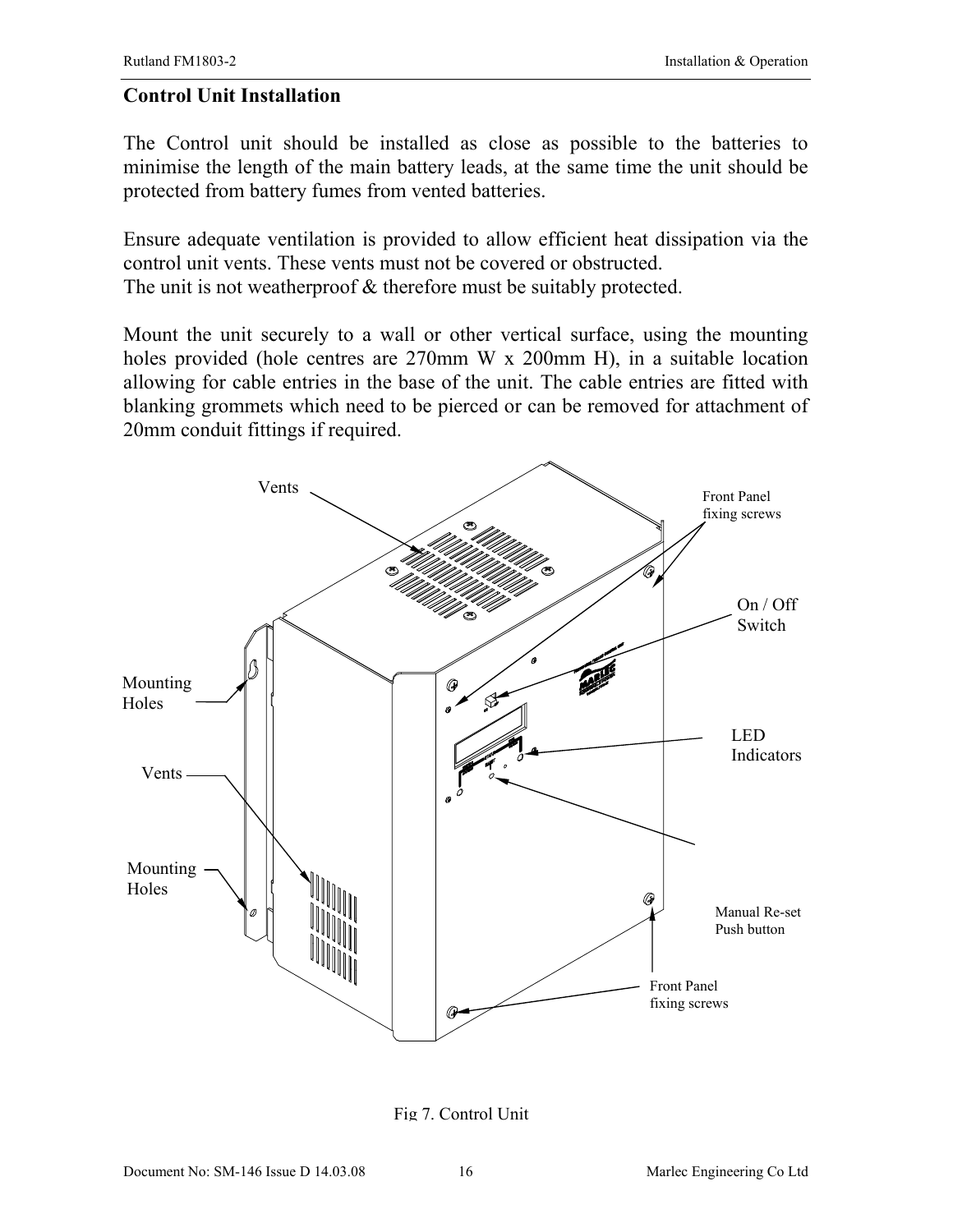# **BATTERIES**



Leisure/Deep Cycle batteries are specifically designed for good performance in terms of charge/discharge cycles. Batteries are the most important part of your battery charging system and should be sized according to your load requirements and provide at least 3 days reserve capacity. This will reduce cycling, prolong the life of the battery and ensure system reliability during periods of low wind. *If in doubt about battery sizing, contact your dealer or the manufacturer.* 

The minimum battery capacity recommended is 400Ah  $\omega$  12v, 200Ah  $\omega$  24v

Permanent connections should always be made to the battery terminals. Never use crocodile clips or similar devices. Battery terminals should be well greased with petroleum jelly or similar.

Batteries may be linked as follows:

- In parallel to increase amp hours (Fig.8).
- In series to increase voltage (Fig.9).
- A combination of series & parallel to achieve desired voltage & capacity.

Only batteries of similar type & capacity & ideally the same manufacturer should be connected together in series or parallel.

#### **Ensure the voltage indicated on your controller corresponds with your battery voltage.**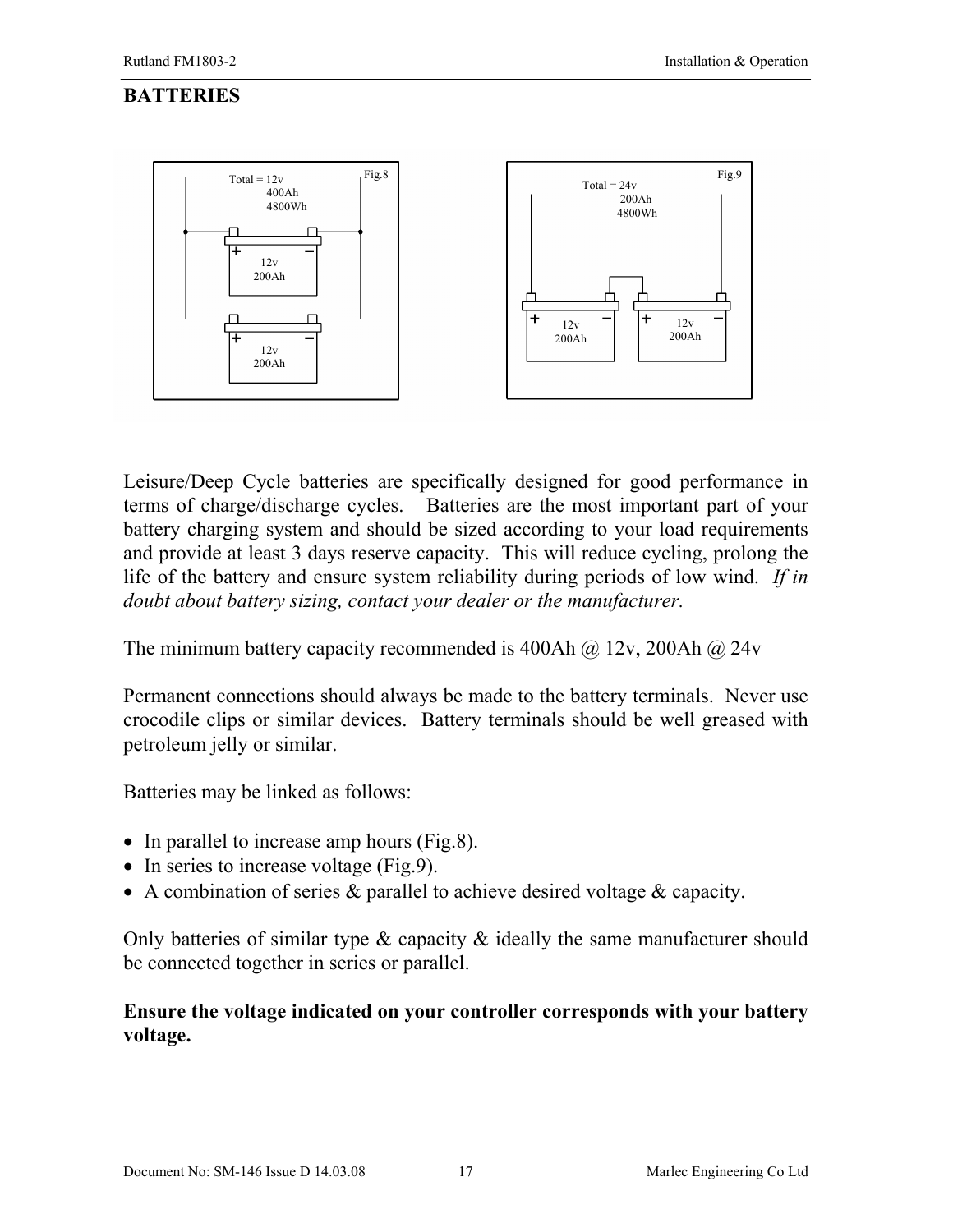# **CABLE SPECIFICATION**

The cable size used for connection of the Windcharger to the control unit should be in accordance with table 1 in order to minimise voltage drop and ensure optimum performance. 3 cores will be required.

| <b>Cable Run</b> | <b>Minimum Cable Size</b> |            |  |  |  |
|------------------|---------------------------|------------|--|--|--|
| (m)              | $\text{(mm}^2)$           | <b>AWG</b> |  |  |  |
| Up to $50$       | 1.5                       | 16         |  |  |  |
| Up to $100$      | 2.5                       | 14         |  |  |  |
| Up to $150$      |                           | 12         |  |  |  |
| Up to $250$      | 6                         | 10         |  |  |  |
| Up to $450$      | 10                        | 8          |  |  |  |
| Up to $700$      | 16                        | 6          |  |  |  |
| Up to $1000$     | 25                        |            |  |  |  |

Table.1

The cable size for connection of the control unit to the batteries should be 10mm<sup>2</sup> minimum; the use of smaller cables than recommended will reduce the performance of the charging system.

The type of cable is dependent on the type of installation  $\&$  national or local wiring regulations. **All cables must be suitably protected from mechanical damage.**

All cables **&** installation should be in accordance with IEE Wiring regulations

The 3 phase cable from the WG is coloured in accordance with amendment 2 to BS7671: 2001 (IEE wiring Regulations  $16<sup>th</sup>$  Edition).

> Phase 1- Brown Phase 2 - Black Phase 3 - Grey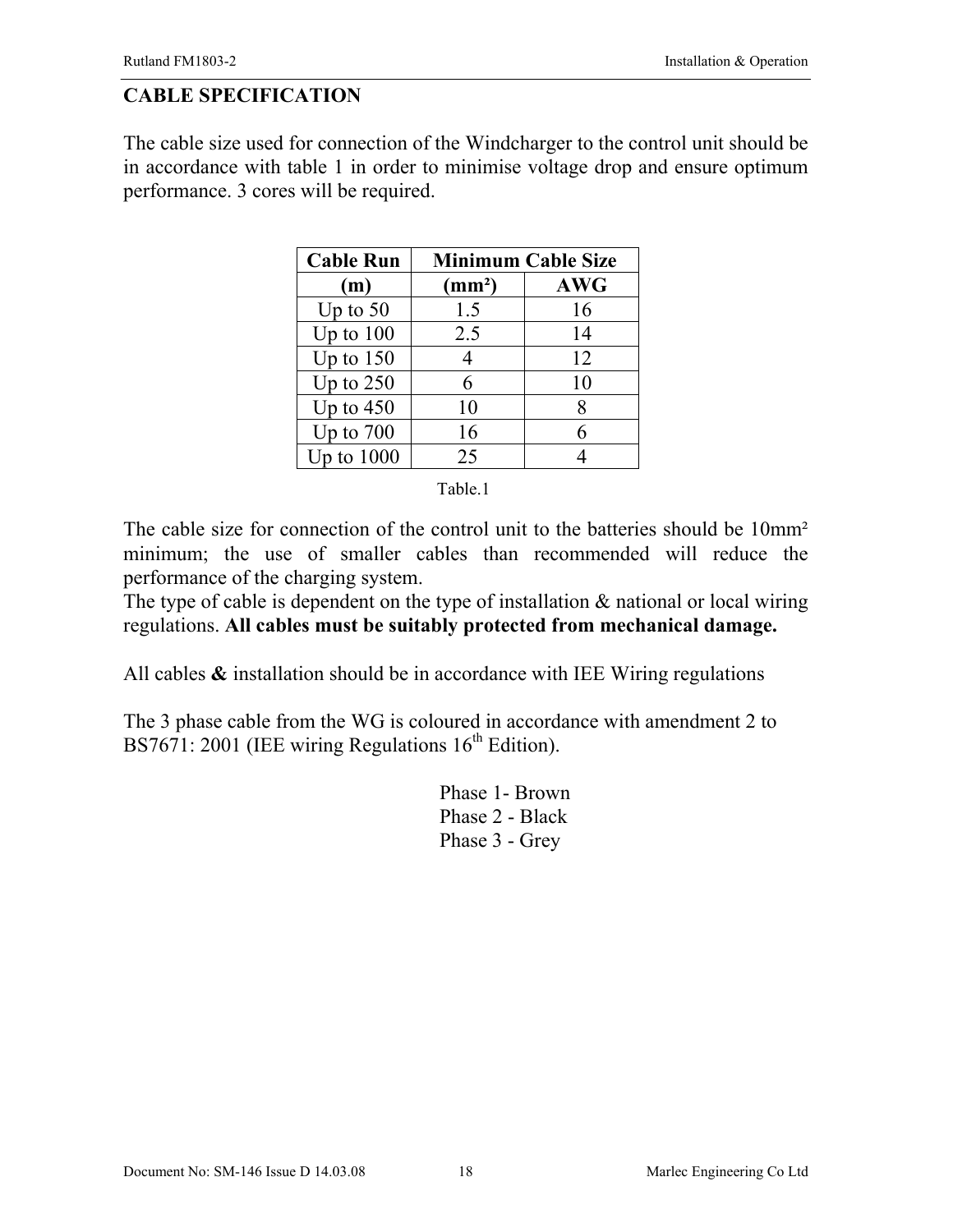# **ELECTRICAL CONNECTION**

- Remove the four screws from the control unit front panel, carefully remove the front panel by sliding upwards to release the latches into the main housing, withdraw until the ribbon cable connecting the front panel to the main housing can be accessed. Unplug the ribbon cable from the PCB in the main housing  $\&$ the front panel can then be removed.
- Using the cable selected (see Table 1), pass the cable through the inside of the tower & route to the control unit. Leaving sufficient length of cable protruding from the top of the tower to enable easy connection to the wind generator.
- Pass the cables through the grommet or conduit in the base of the control unit  $\&$ connect to the 3 terminals labelled for the wind generator. *(The generator output is 3 phase ac, therefore these connections can be made in any sequence).*
- Using the cable selected for connection of the control unit to the batteries**.** Pass the cables through the grommet or conduit in the base of the control unit  $\&$ connect to the 2 terminals labelled for the battery. **It is vital to observe correct polarity when connecting the battery cables otherwise serious damage will result.**
- Re-connect the ribbon cable  $\&$  re-fit the control unit front panel. Move the ON-OFF switch to the 'OFF' position.



Fig 10. 12 & 24v Control Unit Connections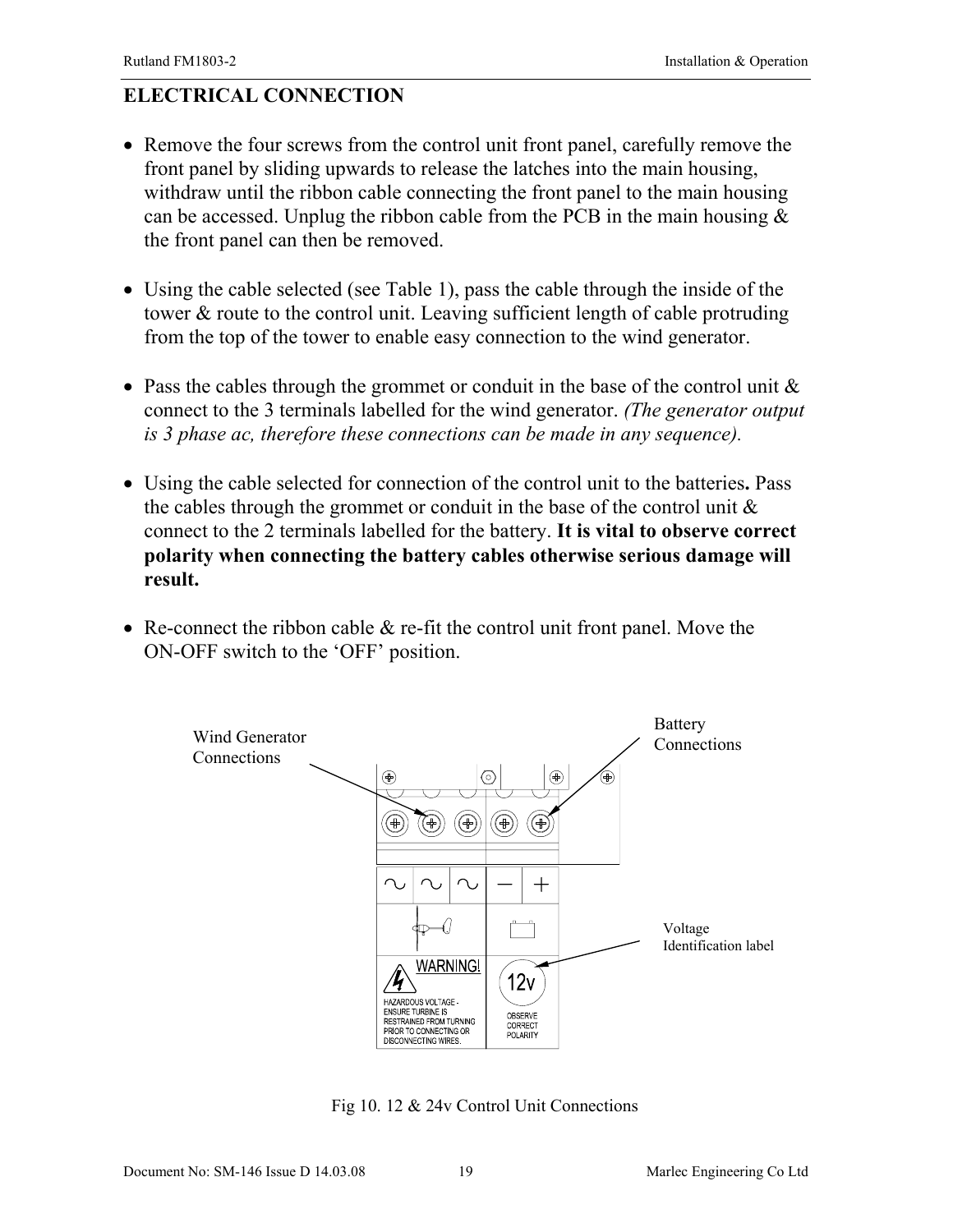#### **FITTING THE GENERATOR TO THE TOWER**

• Connect the wind generator flying leads to the cable protruding from the tower using the connector block supplied or other suitable connector. *(The generator output is 3 phase ac, therefore these connections can be made in any sequence)*. Wrap the connection with insulation tape to secure/protect from the environment. *It is recommended that cable restraint is fitted to prevent the weight of cable applying excessive load to the connections, a simple method of achieving this is shown in Fig 11.*



Fig 11. Cable strain relief

- Carefully locate the wind generator post adaptor into the top of the tower ensuring the flat on the post adaptor aligns with the pipe seam if necessary.
- Push the adaptor into the tower while the cable is gently pulled from the tower base to ensure it is not trapped, continue until the post adaptor is fully inserted into the tower and the fixing holes align.
- Secure the wind generator to the tower using the four M12 x 25mm screws and shakeproof washers provided. Tighten using an 8mm Allen key.

# **Final Mechanical Check**

- Check the tightness of the blade screws and nose dome.
- Check the free rotation of the hub and yaw axis.
- Check for free movement of the tail fin.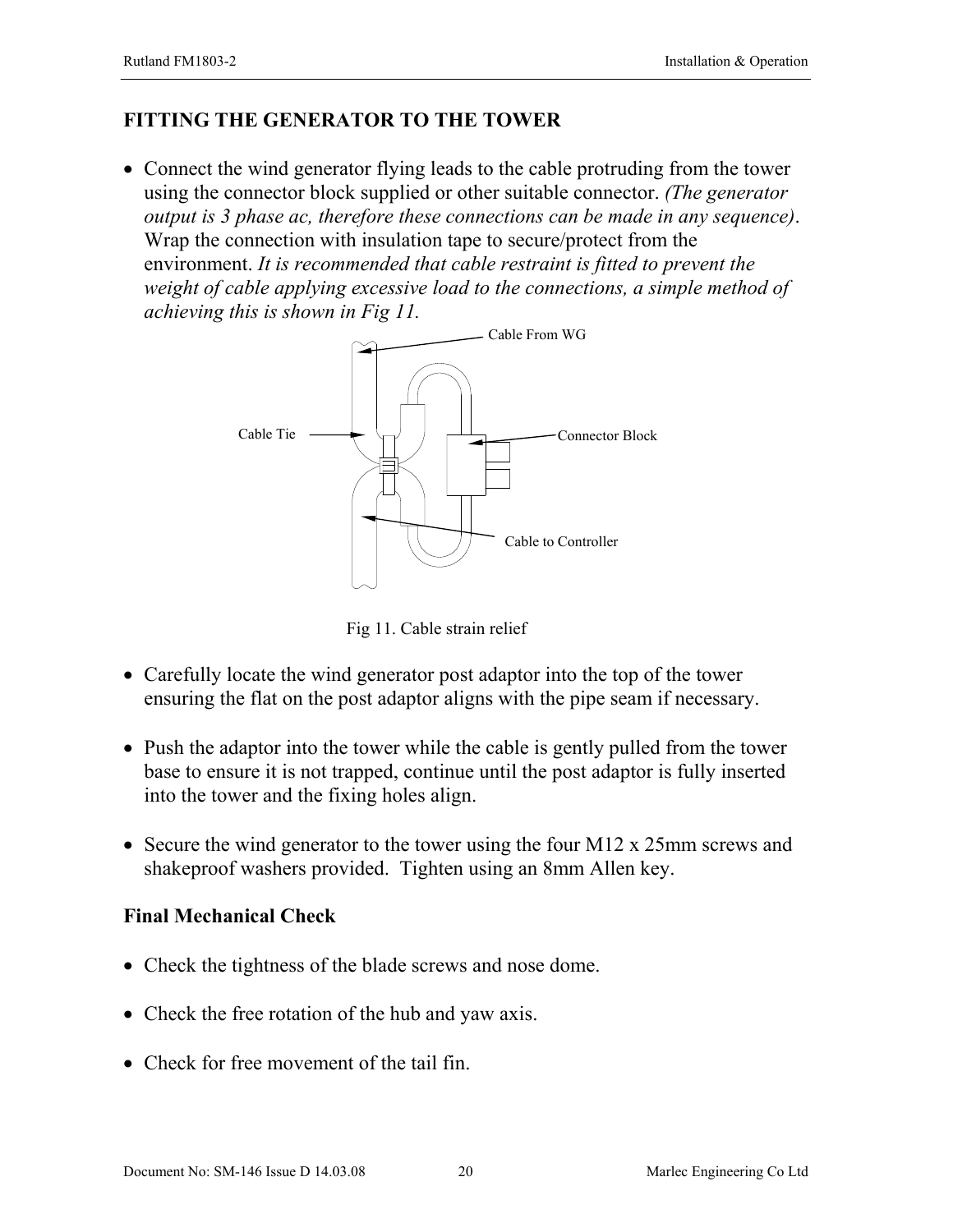#### **UP AND RUNNING**

- Before raising and securing the wind generator, check that:
- 1. All final mechanical checks have been made.
- 2. The cable is not trapped.
- 3. All electrical connections are secure and safe.
- 4. The switch on the control unit is in the "OFF" position.
- The wind generator can now be raised into position.

*Take care to avoid all moving parts when raising and lowering the wind generator.*

- When raised, secure the structure firmly in an upright position. The performance of your Windcharger can be impaired if the pole is not vertical.
- Connect the battery cables to the battery terminals using suitable permanent connections. **It is vital to observe correct polarity when connecting the batteries otherwise serious damage will result.**
- Move the switch on the control unit to the "on" position. If there is sufficient wind the turbine should now accelerate and the LCD should display the current operating conditions.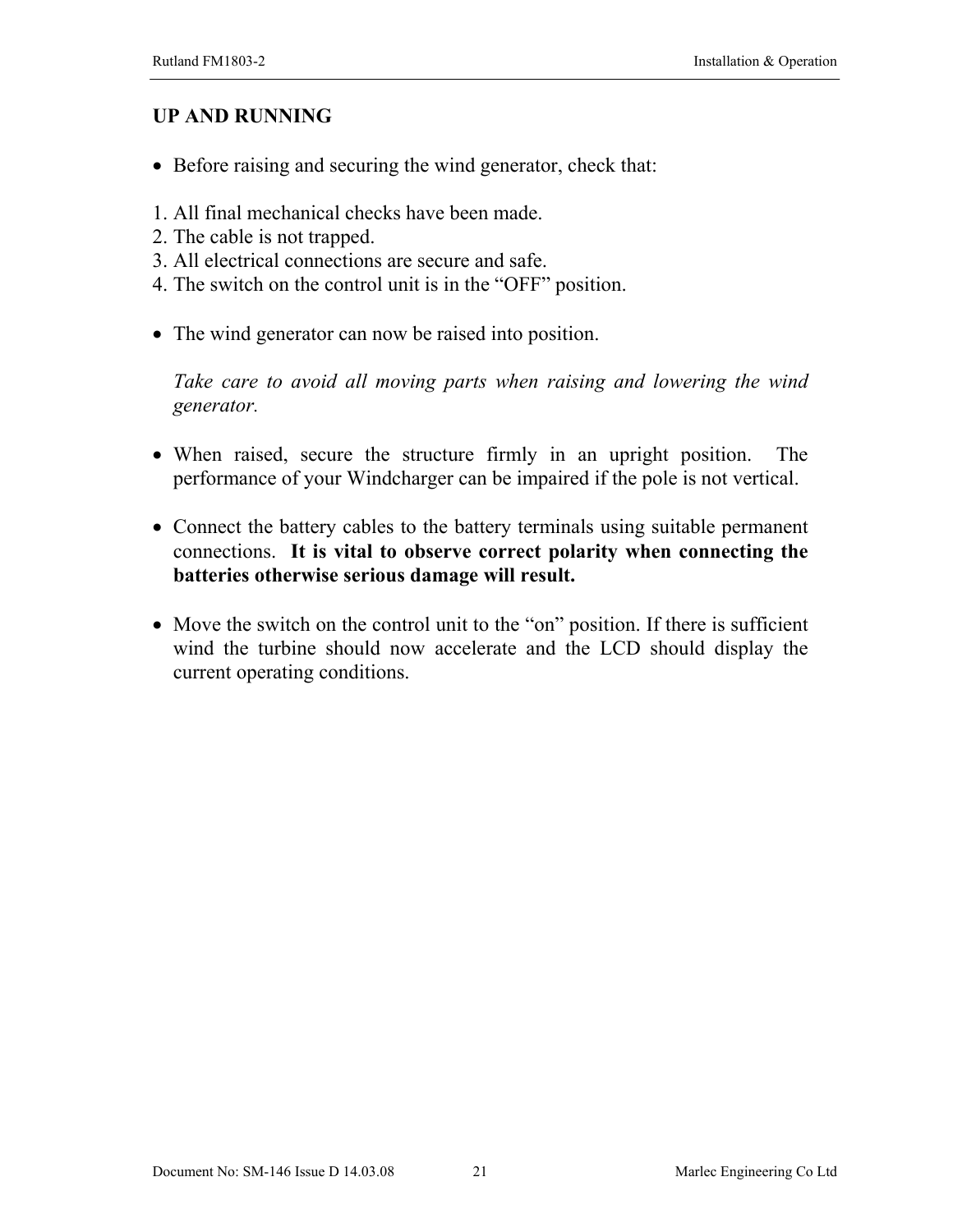#### **SPECIFICATION AND PERFORMANCE**

*The curve shown below is for ideal, non-turbulent wind conditions; this may not be achieved in some installations.*



#### **CHARGE CURRENT v WINDSPEED**

| $\frac{1}{2}$<br>427<br>٩H<br>г<br>п<br>П<br>26<br>$\circ$<br>ł<br>$\emptyset$ 81<br>-12<br>1145.0 |  |
|----------------------------------------------------------------------------------------------------|--|
|----------------------------------------------------------------------------------------------------|--|

| Tower Top Weight: 35.32Kg |           | <b>Shipping Dimensions:</b> |      |
|---------------------------|-----------|-----------------------------|------|
| Controller Weight:        | $9.94$ Kg | 1 pallet: $1200x675x520mm$  | 74Kg |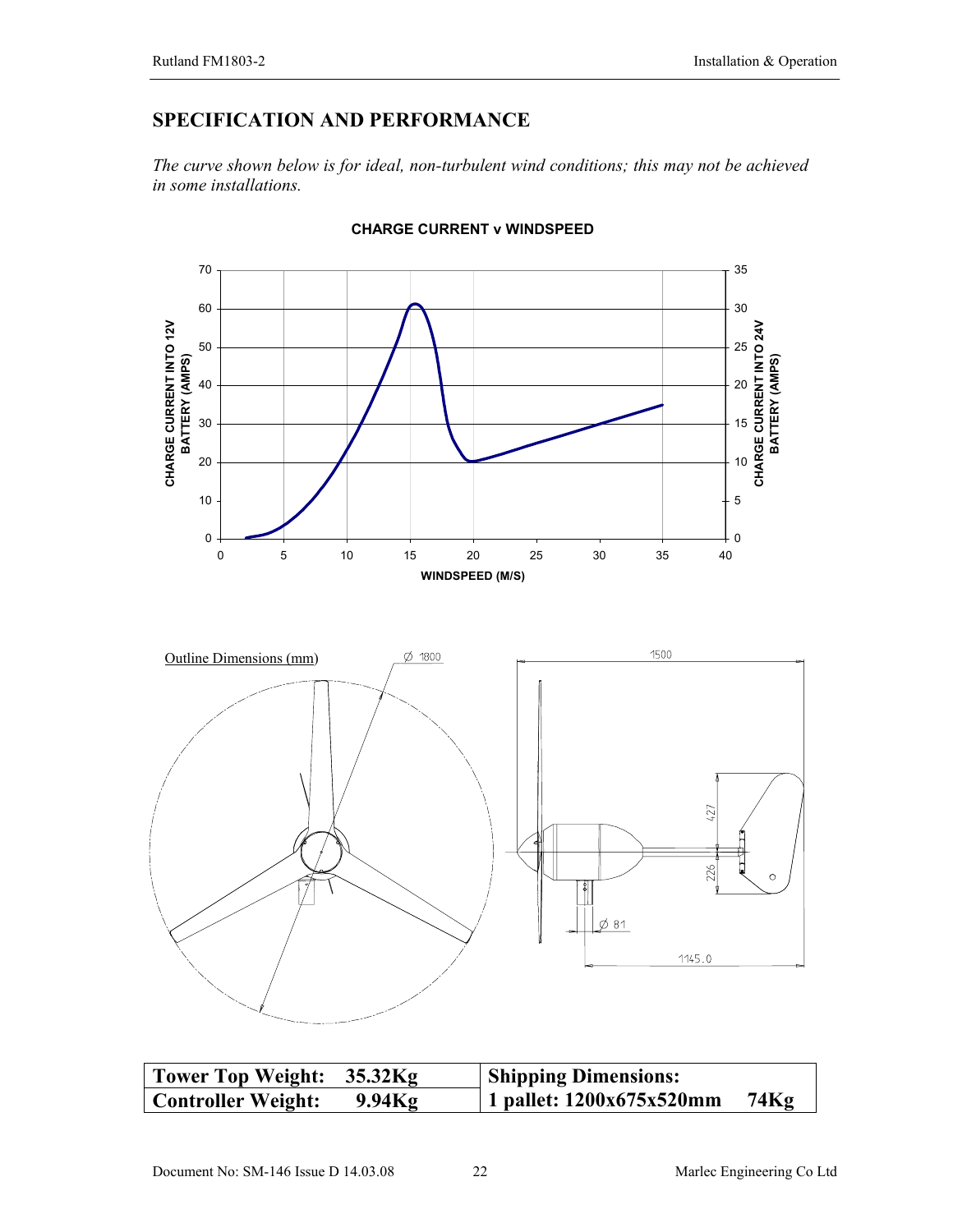### **INSPECTION AND MAINTENANCE**

To ensure long trouble free service from your 1803-2 wind generator, it is important to determine a suitable inspection & maintenance schedule. Maintenance intervals and requirements are specific to individual installations & site conditions & therefore must be determined by the user during the first year of service.

It is recommended that during the first year following installation that inspections  $\&$  necessary maintenance are carried out at 3, 6  $\&$  12 months, the results of which are used to determine future scheduled maintenance. A maintenance schedule sheet is provided for convenience. It is recommended that the maintenance schedule is completed  $\&$  kept safe,  $\&$  available if contacting the manufacturer for advice or technical information.

From the findings of the 3, 6  $\&$  12 months inspections, the user should determine a suitable service interval.

• Before inspection, the turbine should either be lowered to the ground or secured to prevent the generator from turning. To stop the generator from turning proceed as follows:

### **Note: For safety reasons maintenance should not be attempted during strong winds.**

- Move the switch on the control unit to the "OFF" position. The turbine rpm should reduce to a slow idle.
- Whilst the generator is in "stall" mode, it can be lowered to the ground or blades restrained from turning.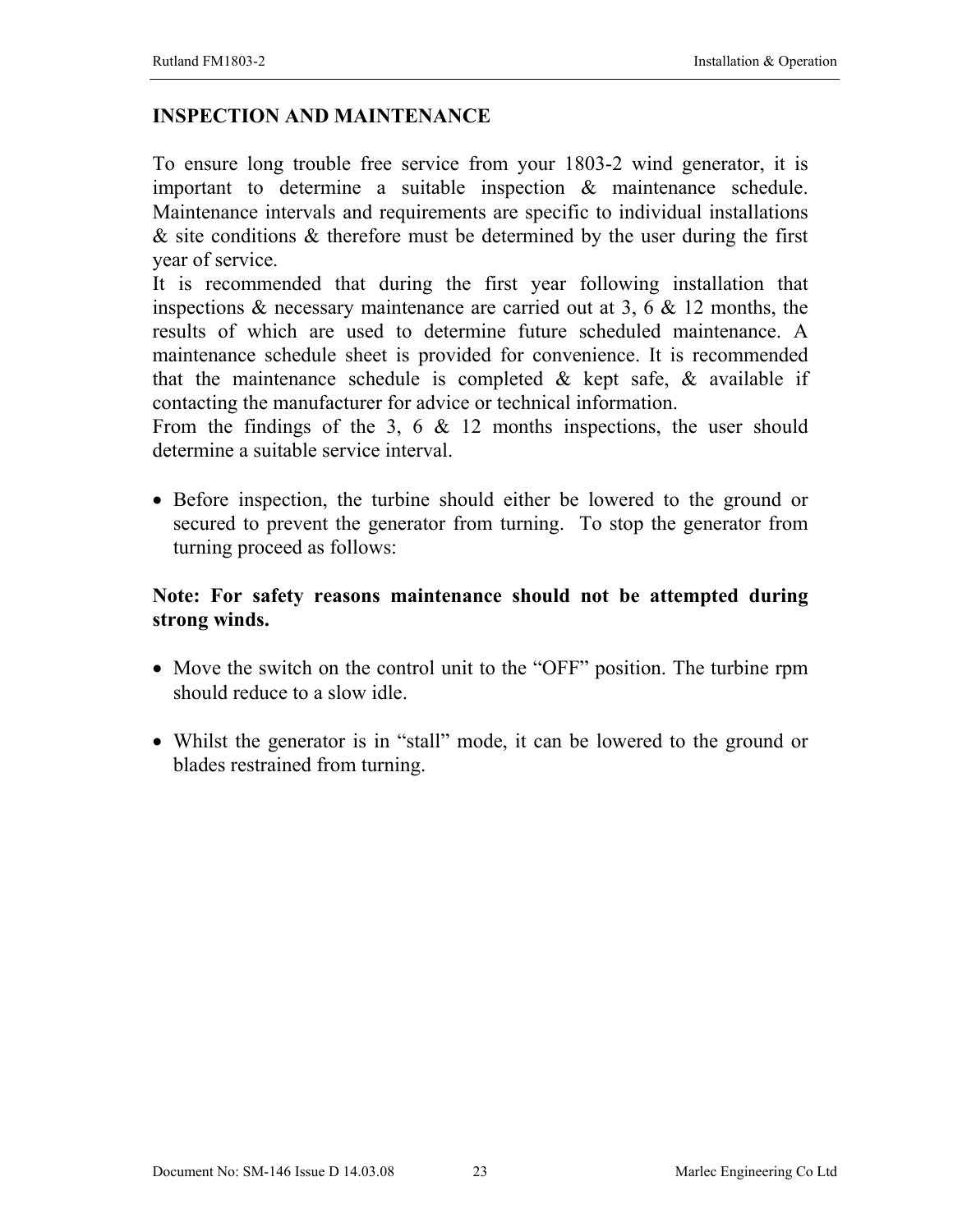#### **TROUBLESHOOTING**

In the unlikely event that your Rutland 1803-2 should develop a defect, the turbine should either be lowered to the ground or secured to prevent the blades from turning before the following inspection is carried out.

- 1. Read the 'Electrical Connection' and 'Up and Running' sections and be satisfied that your system complies.
- 2. If your Rutland 1803-2 fails to turn, turns slowly or produces low output, check the following:
- **Is there sufficient wind?** The Rutland 1803-2 needs 3m/s wind speed to start charging. The wind speed across the turbine blades may be greatly reduced in a built-up area compared with weather reports.
- **Is the On/Off switch in the 'ON' position?**
- **Is the battery fully charged?** Check the control unit LEDs, when the red LED is lit it indicates that the battery is fully charged  $\&$  the wind generator will be in "stall" mode.
- Is a battery connected to the control unit? Check the control unit LEDs, if no LED is lit this indicates no battery connection to the control unit & wind generator will be in "stall" mode.
- **Is the battery in good condition?** Check the voltage and electrolyte level of each battery.
- **Check electrical continuity** throughout the system, especially look for corrosion and poor connections in cable joints and connector blocks.
- **Check the brushes and slipring for wear or damage.** To inspect the brushes, remove the nacelle by removing the three fixing screws and slide nacelle backwards towards the tail fin. The brushes and slipring can be inspected. Remove any black deposits from slipring with emery paper.
- **Check hub for free rotation with generator disconnected from control unit.** If the hub does not rotate freely, check for a possible short circuit in the wiring. If no wiring fault is found refer to your dealer or manufacturer.

#### **If in doubt, refer to your dealer or manufacturer.**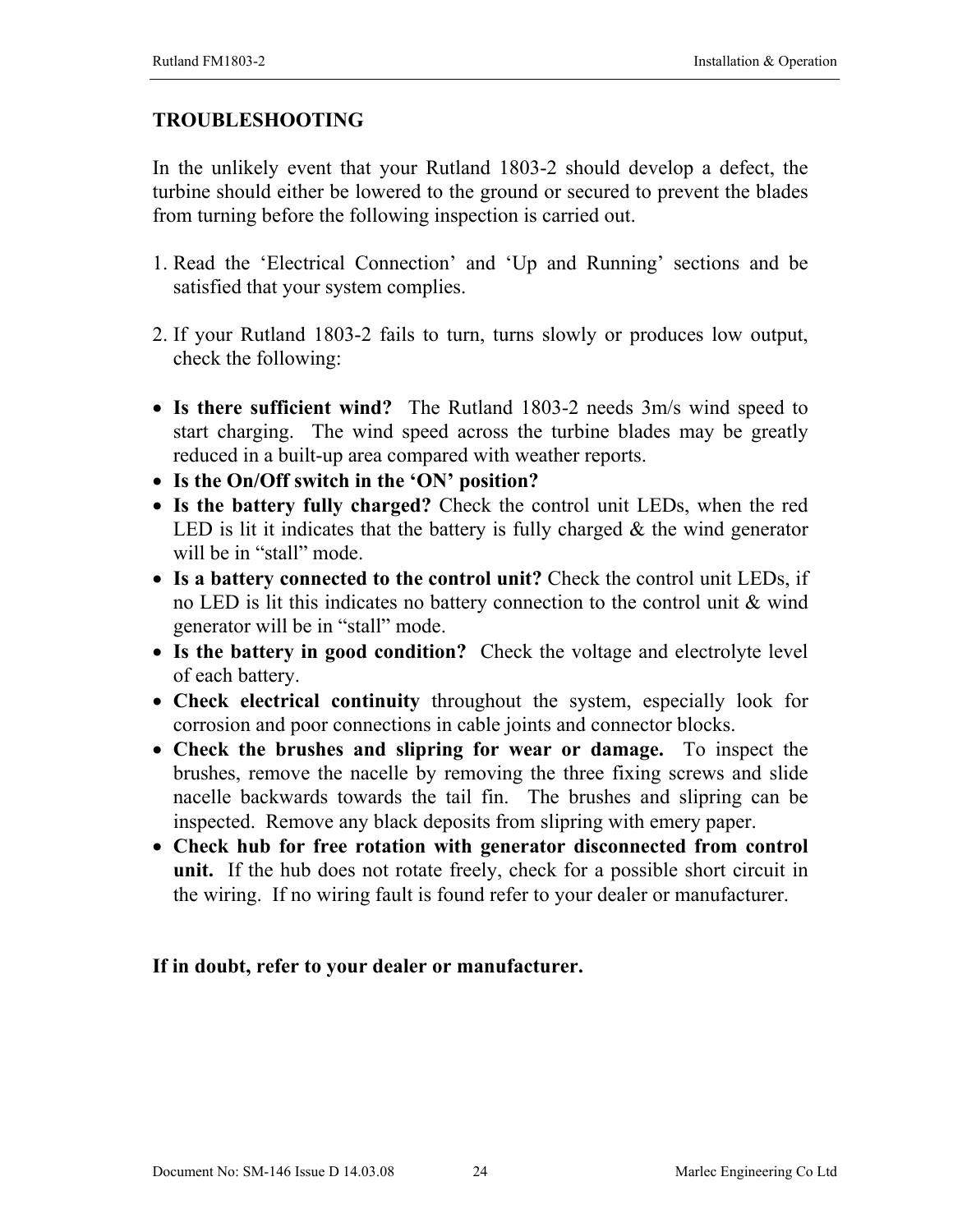Rutland FM1803-2 Installation & Operation

# **FM1803-2 Maintenance Schedule (1st 12 months)**

|                                   | <b>System Details</b> |                         |  |         |  |  |
|-----------------------------------|-----------------------|-------------------------|--|---------|--|--|
| <b>Generator Serial Number</b>    |                       | <b>System Voltage</b>   |  | Remarks |  |  |
| <b>Control Unit Serial Number</b> |                       | <b>Battery Capacity</b> |  |         |  |  |
|                                   |                       | <b>Battery Type</b>     |  |         |  |  |
|                                   |                       | Tower Height            |  |         |  |  |

| Date of Installation | <b>Service Interval</b> |  |
|----------------------|-------------------------|--|

|                                     | 3 months    |                |             | 6 months |             | 12 months      |  |
|-------------------------------------|-------------|----------------|-------------|----------|-------------|----------------|--|
| <b>Check</b>                        | <b>Date</b> | <b>Remarks</b> | <b>Date</b> | Remarks  | <b>Date</b> | <b>Remarks</b> |  |
|                                     |             |                |             |          |             |                |  |
| <b>Blade Bolts</b>                  |             |                |             |          |             |                |  |
| All other nuts & bolts              |             |                |             |          |             |                |  |
| Turbine for smooth free rotation    |             |                |             |          |             |                |  |
| Yaw axis for smooth free rotation   |             |                |             |          |             |                |  |
| Tail hinge for smooth free rotation |             |                |             |          |             |                |  |
| <b>General Condition</b>            |             |                |             |          |             |                |  |
| Tower assembly condition            |             |                |             |          |             |                |  |
| Guy wire tension (if applicable)    |             |                |             |          |             |                |  |
|                                     |             |                |             |          |             |                |  |
|                                     |             |                |             |          |             |                |  |

Document No: SM-146 Issue D 14.03.08 Marle Co Ltd 25 Engineering Co Ltd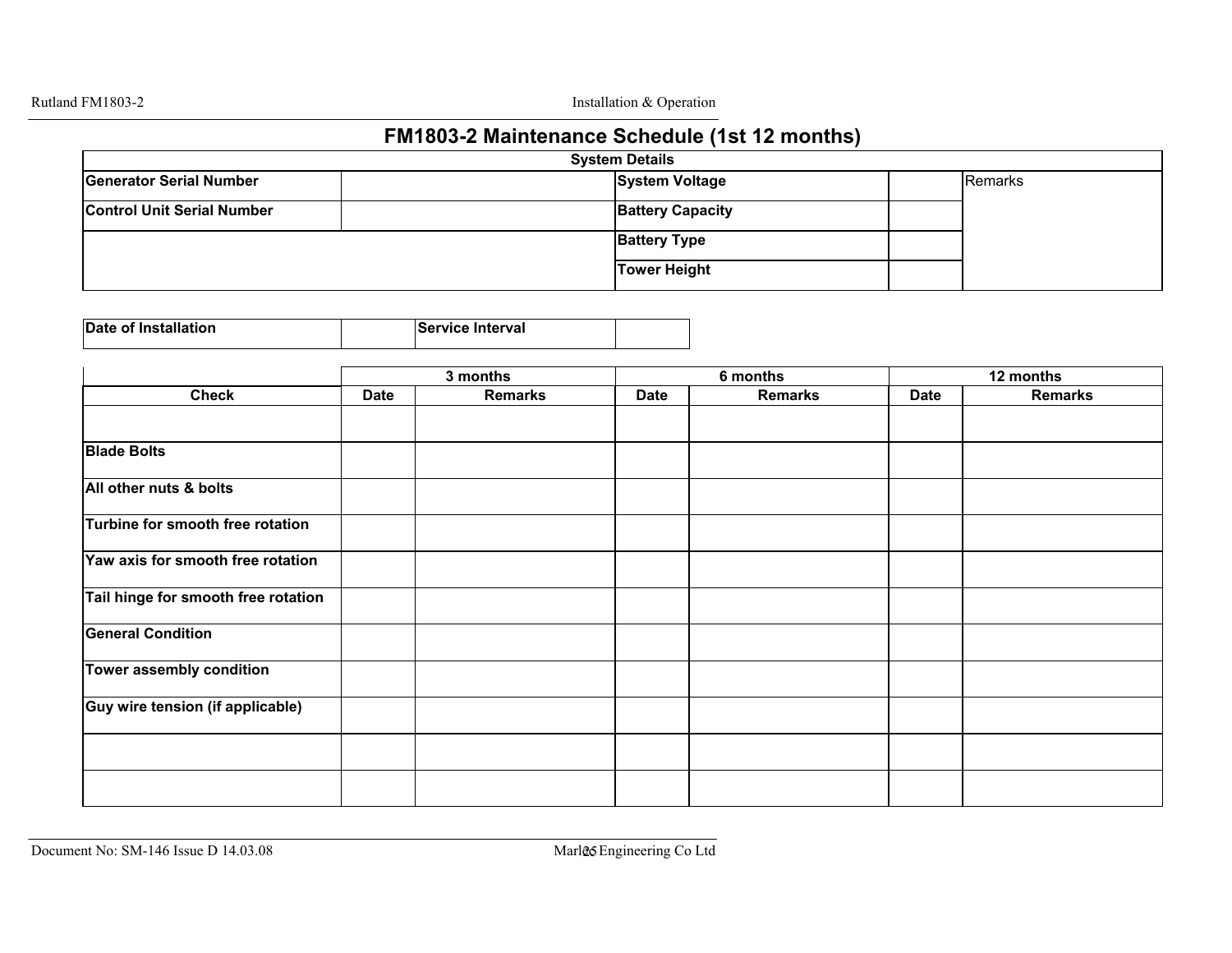Rutland FM1803-2 Installation & Operation

#### **FM1803-2 Maintenance Schedule**

|                                   | <b>System Details</b> |                         |  |         |  |  |
|-----------------------------------|-----------------------|-------------------------|--|---------|--|--|
| <b>Generator Serial Number</b>    |                       | <b>System Voltage</b>   |  | Remarks |  |  |
| <b>Control Unit Serial Number</b> |                       | <b>Battery Capacity</b> |  |         |  |  |
|                                   |                       | <b>Battery Type</b>     |  |         |  |  |
|                                   |                       | <b>Tower Height</b>     |  |         |  |  |

| Date of Installation | <b>Service Interval</b> |  |
|----------------------|-------------------------|--|
|                      |                         |  |

| <b>Check</b>                        | <b>Date</b> | <b>Remarks</b> | <b>Date</b> | <b>Remarks</b> | <b>Date</b> | <b>Remarks</b> |
|-------------------------------------|-------------|----------------|-------------|----------------|-------------|----------------|
|                                     |             |                |             |                |             |                |
| <b>Blade Bolts</b>                  |             |                |             |                |             |                |
| All other nuts & bolts              |             |                |             |                |             |                |
| Turbine for smooth free rotation    |             |                |             |                |             |                |
| Yaw axis for smooth free rotation   |             |                |             |                |             |                |
| Tail hinge for smooth free rotation |             |                |             |                |             |                |
| <b>General Condition</b>            |             |                |             |                |             |                |
| Tower assembly condition            |             |                |             |                |             |                |
| Guy wire tension (if applicable)    |             |                |             |                |             |                |
|                                     |             |                |             |                |             |                |
|                                     |             |                |             |                |             |                |

Document No: SM-146 Issue D 14.03.08 Marle Co Ltd 26 Engineering Co Ltd